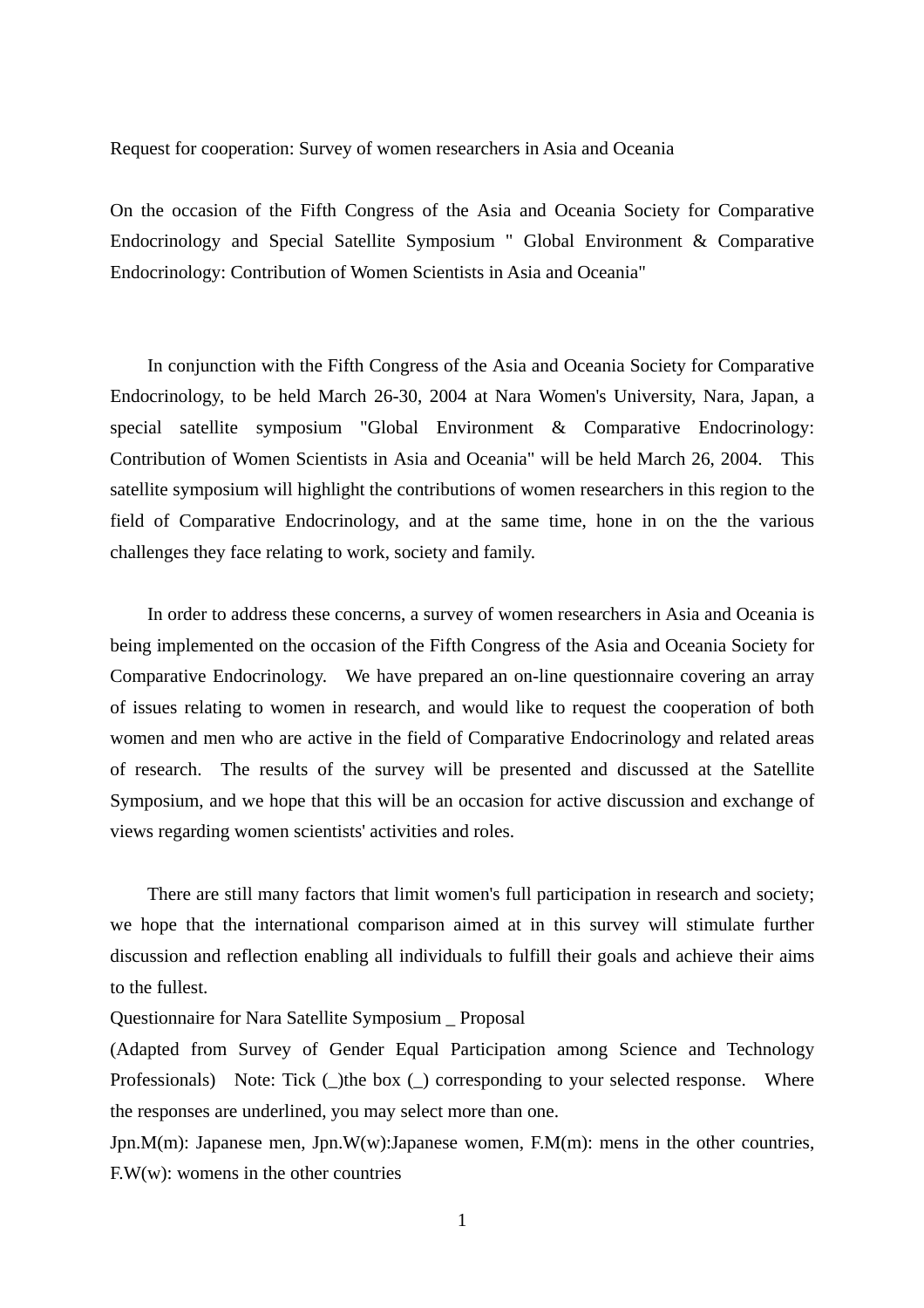#### **Q0 Please choose your nations or territories**.

**Q0.1 If you answered 'Other' in item Q0, please specify.** 



**Q1 Age** 24 or under, 25-29, 30-34,35-39, 40-44, 45-49, 50-54, 55-59, 60 or above **Q2 Gender** Male, Female

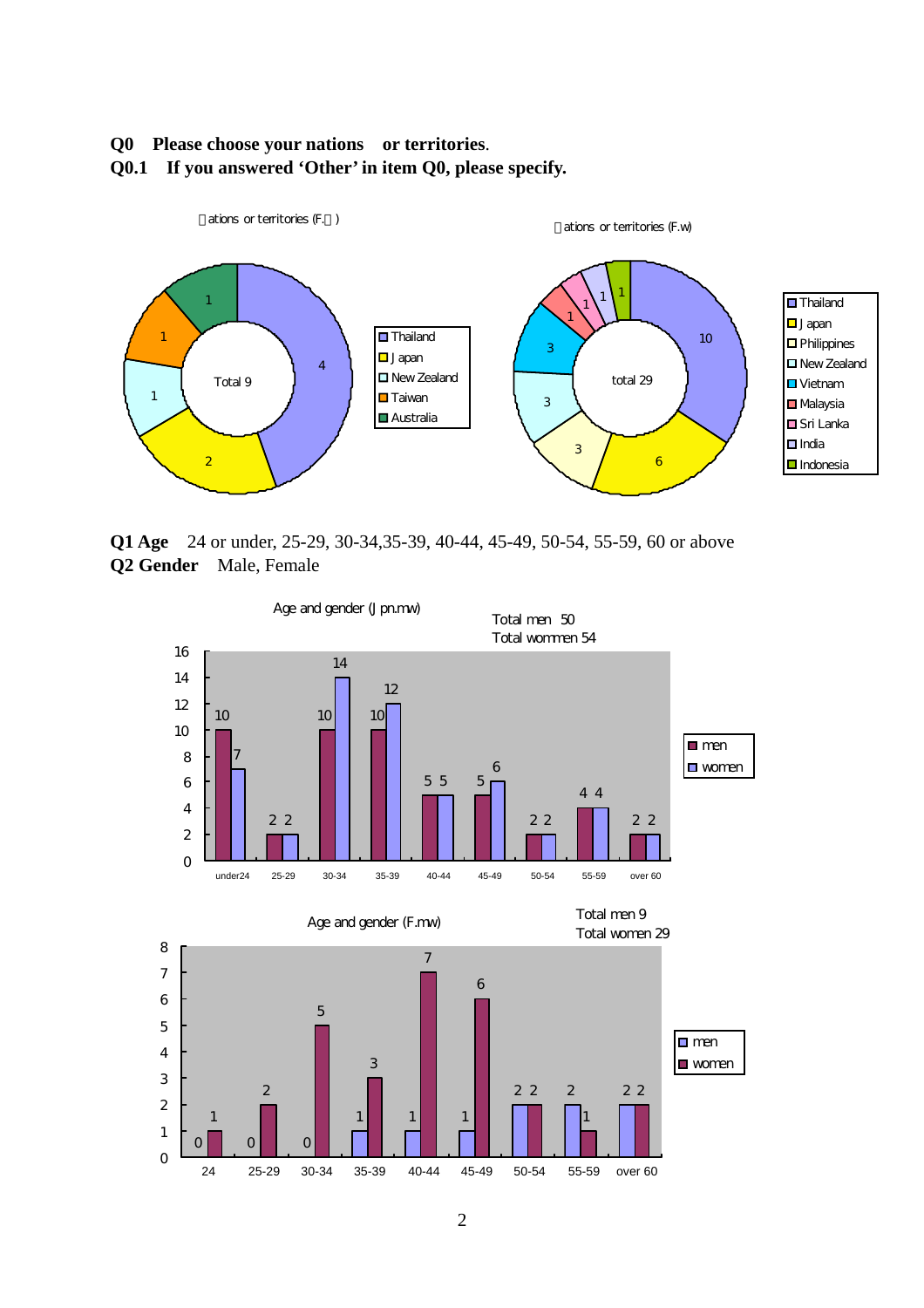# **Q3 Marital status** Married, Single **Q4.1 Regarding family: How many children do you have?** None, 1, 2, 3, 4 or more

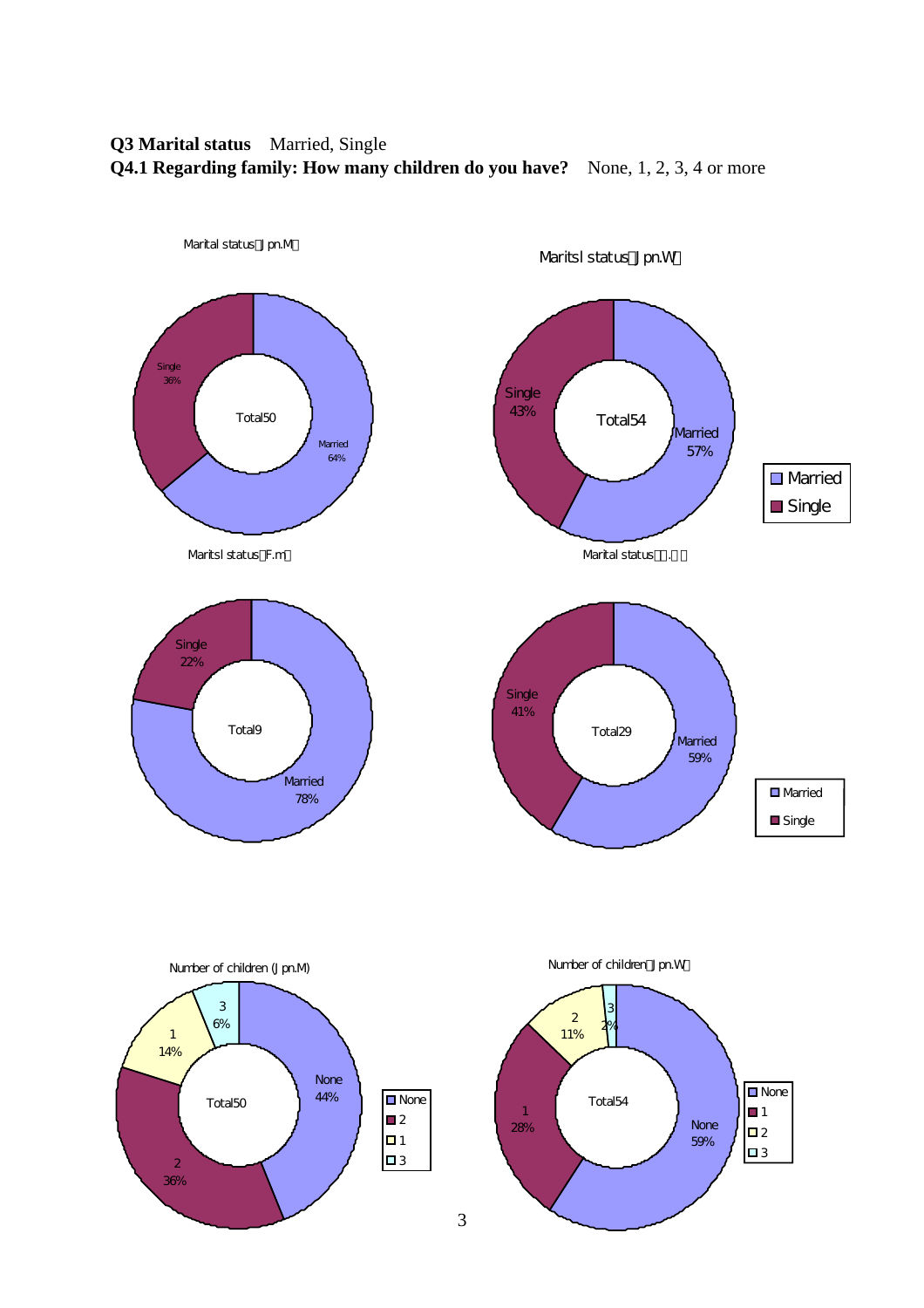

## **Q4.2 Regarding children: Their age(s):**

Below school age, Primary school age, Junior high school age, High school age, Undergraduate, Working, Other

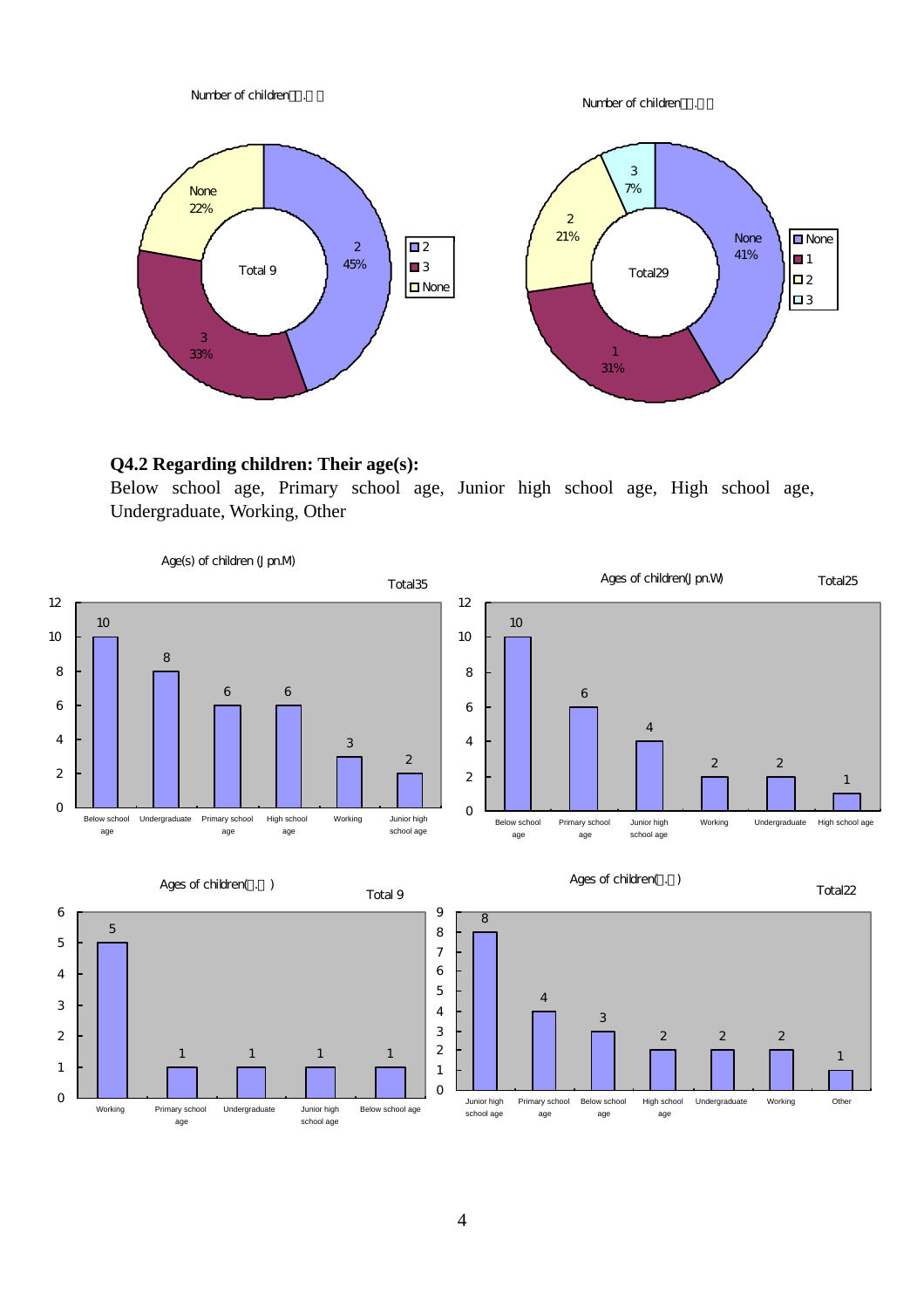

## **Q5 What is your highest academic degree?** Undergraduate, Master's, Ph.D., Other

5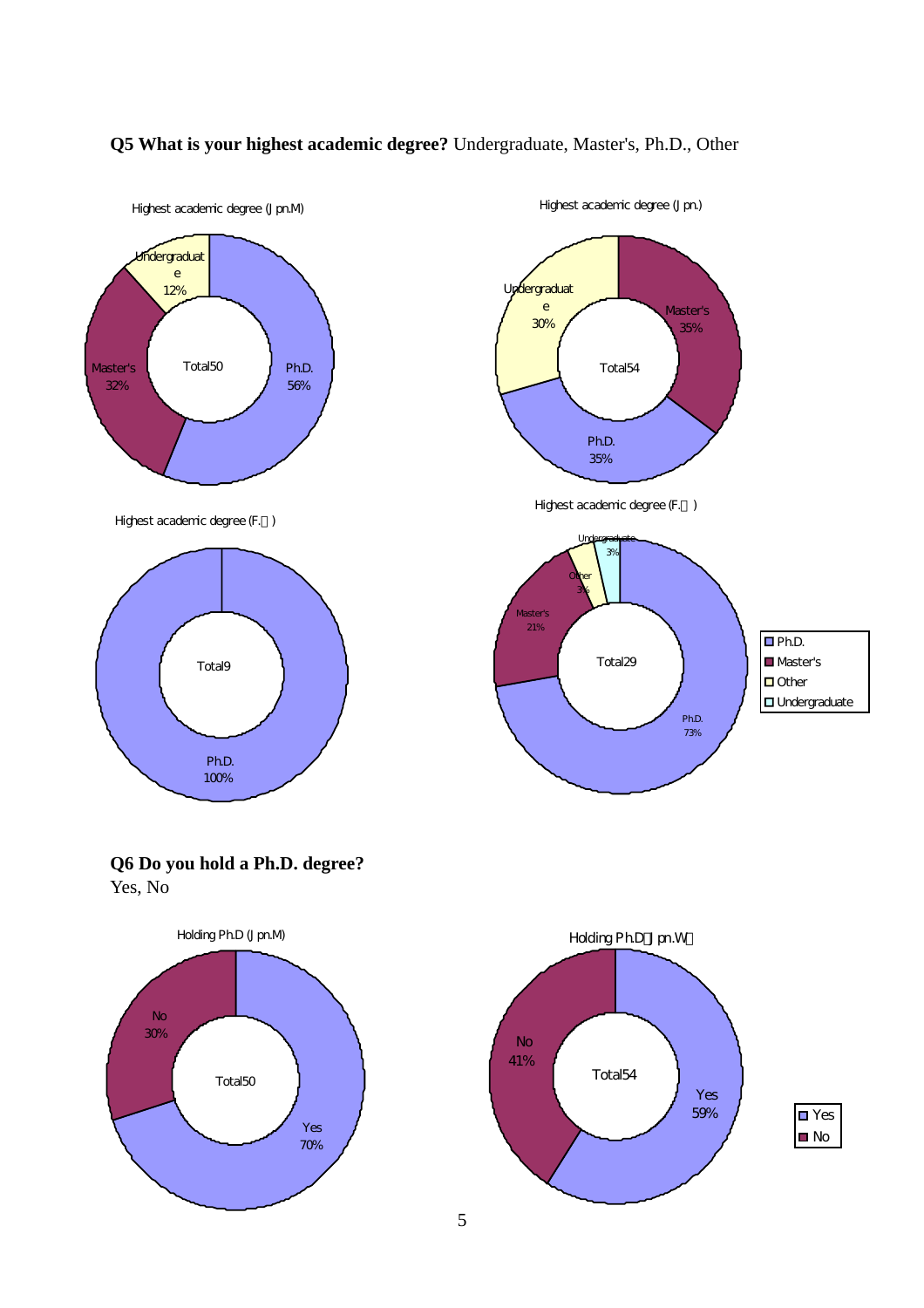

**Q7.1 What is your current employment status?** Student, Full-time employee (permanent position), Full-time (with limited-term contract), Part-time employee, Unemployed, Other



**Q7.2 If you are employed on a limited-term contract, how many years is your term?**  Less than 2 years, Over 2 but less than 3 years, Over 3 but less than 5 years, 5 years or more

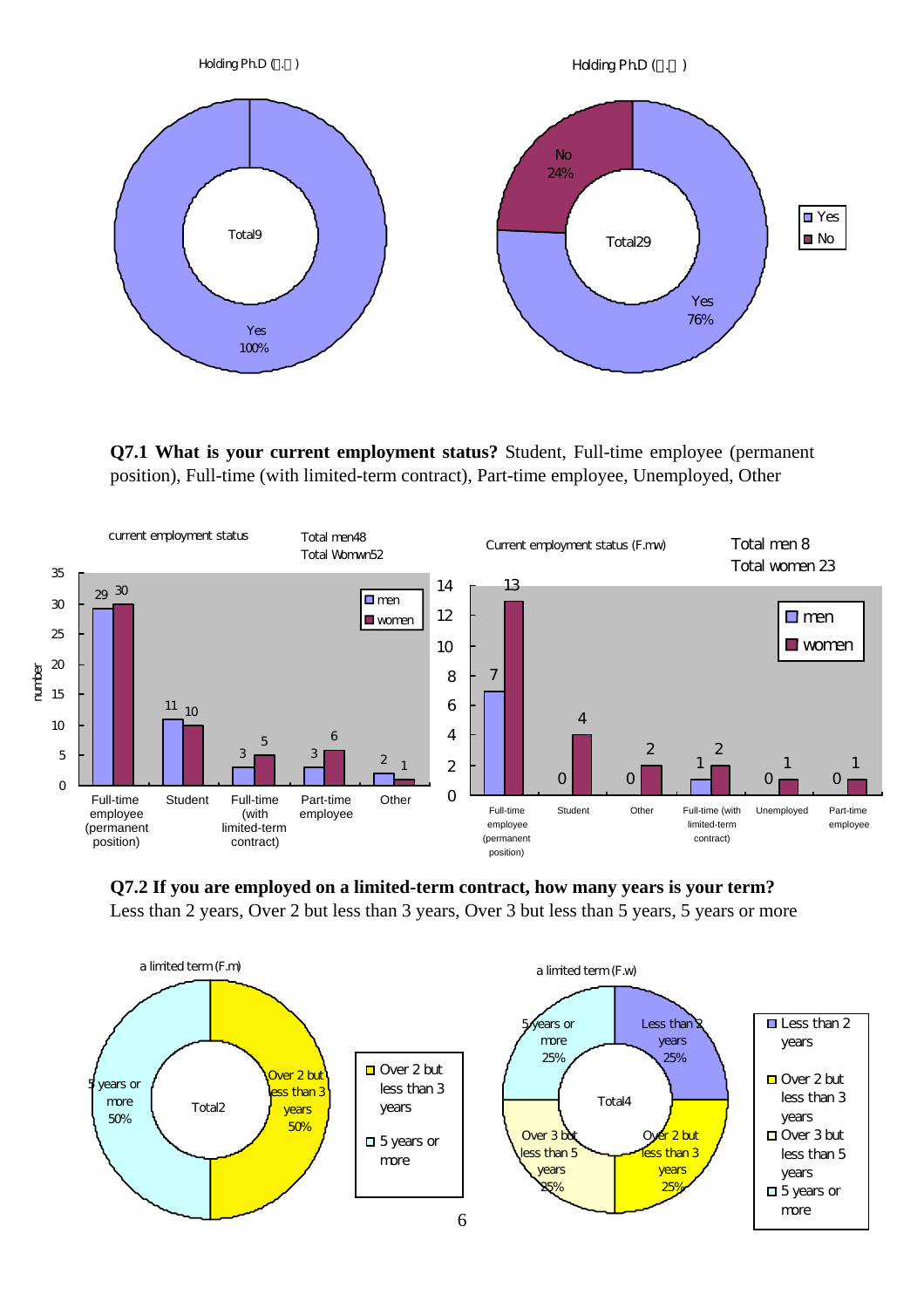

7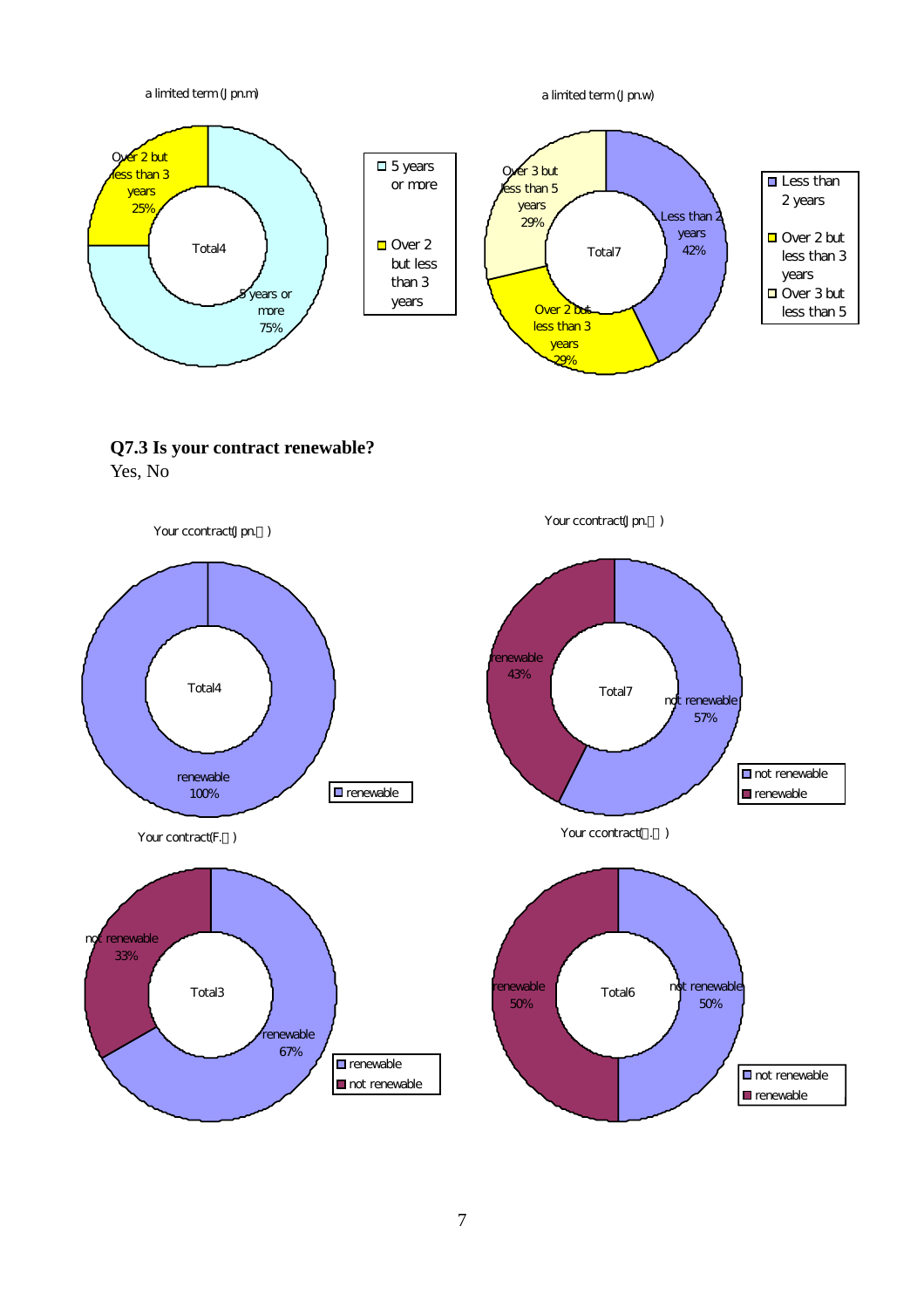## **Q8 Your current main affiliation. (If you have left work, please respond to items 8-16 regarding your most recent position.)**

Private company, National university, Private university, Other educational institution, Public research institution (national research institute, corporation, foundation, etc.), Other

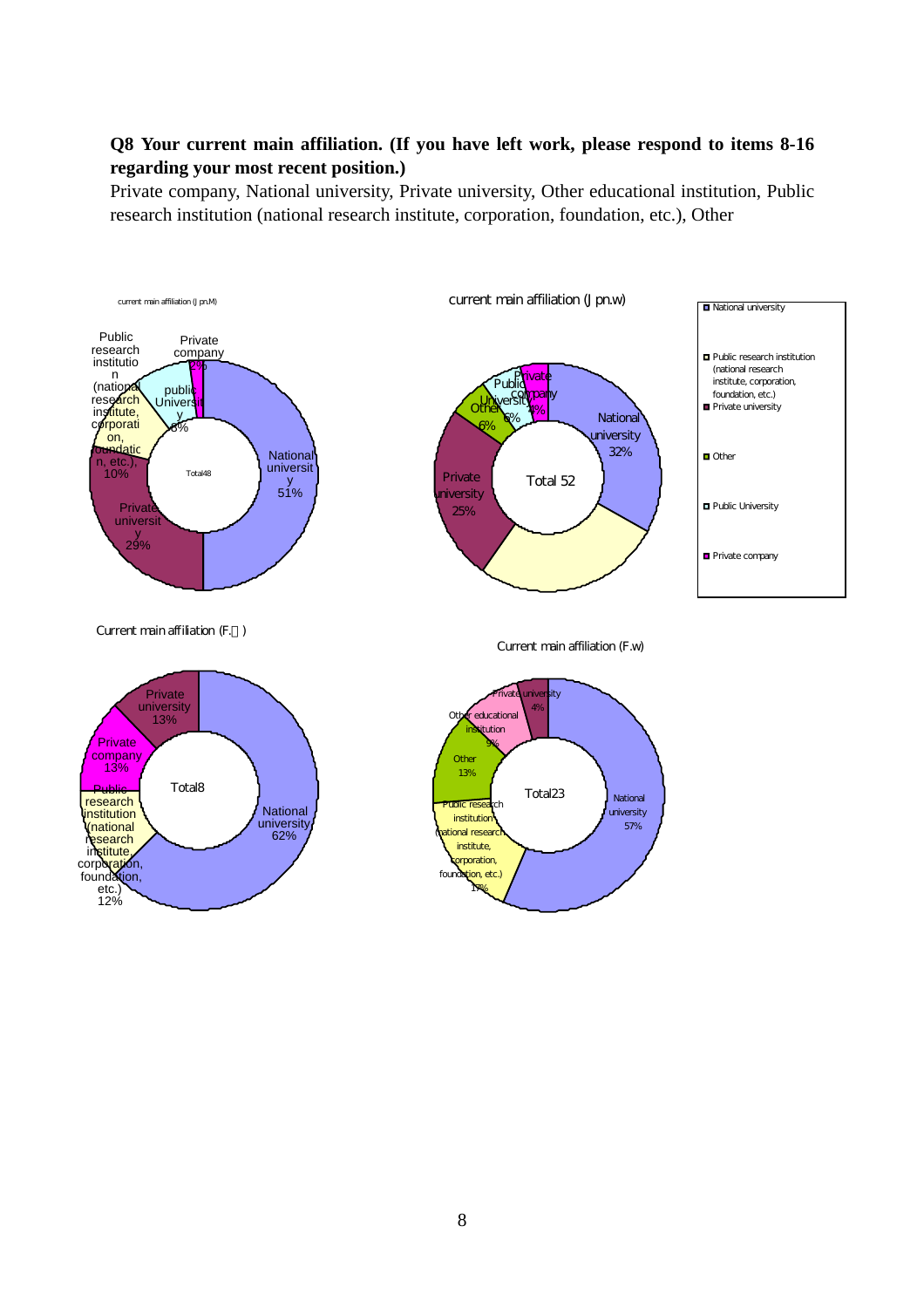## **Q9.1 Your current position. Private company:**

Entry-level employee, Team/group leader or senior researcher/scientist level, Section head or laboratory chief level, Department/division head or director level,

Operations manager/director level, Exective director/officer level or above, Other



## **Q9.2 Your current position. University:**

Undergraduate student ,Graduate student, Research studentPost-doctoral fellow, Technician, Research associate, Lecturer, Assistant professor, Associate professor, Professor, Other

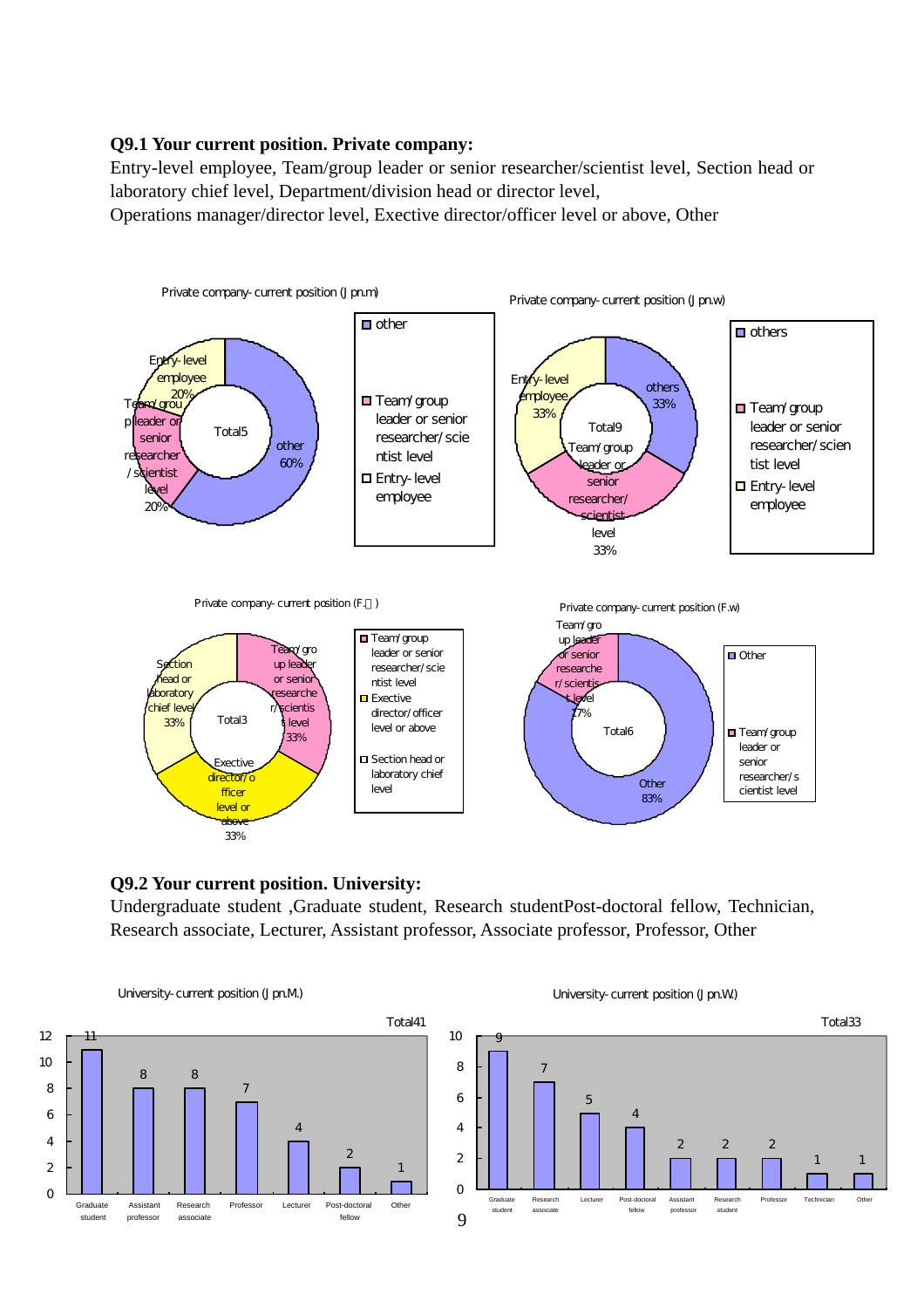

#### **Q9.3 Your current position. Public research institution:**

Post-doctoral fellow, Researcher/scientist, Senior researcher/scientist, Team/group laboratory chief/head level, Division/department head or director level, Operations manager/director level, Director General or the equivalent, Other

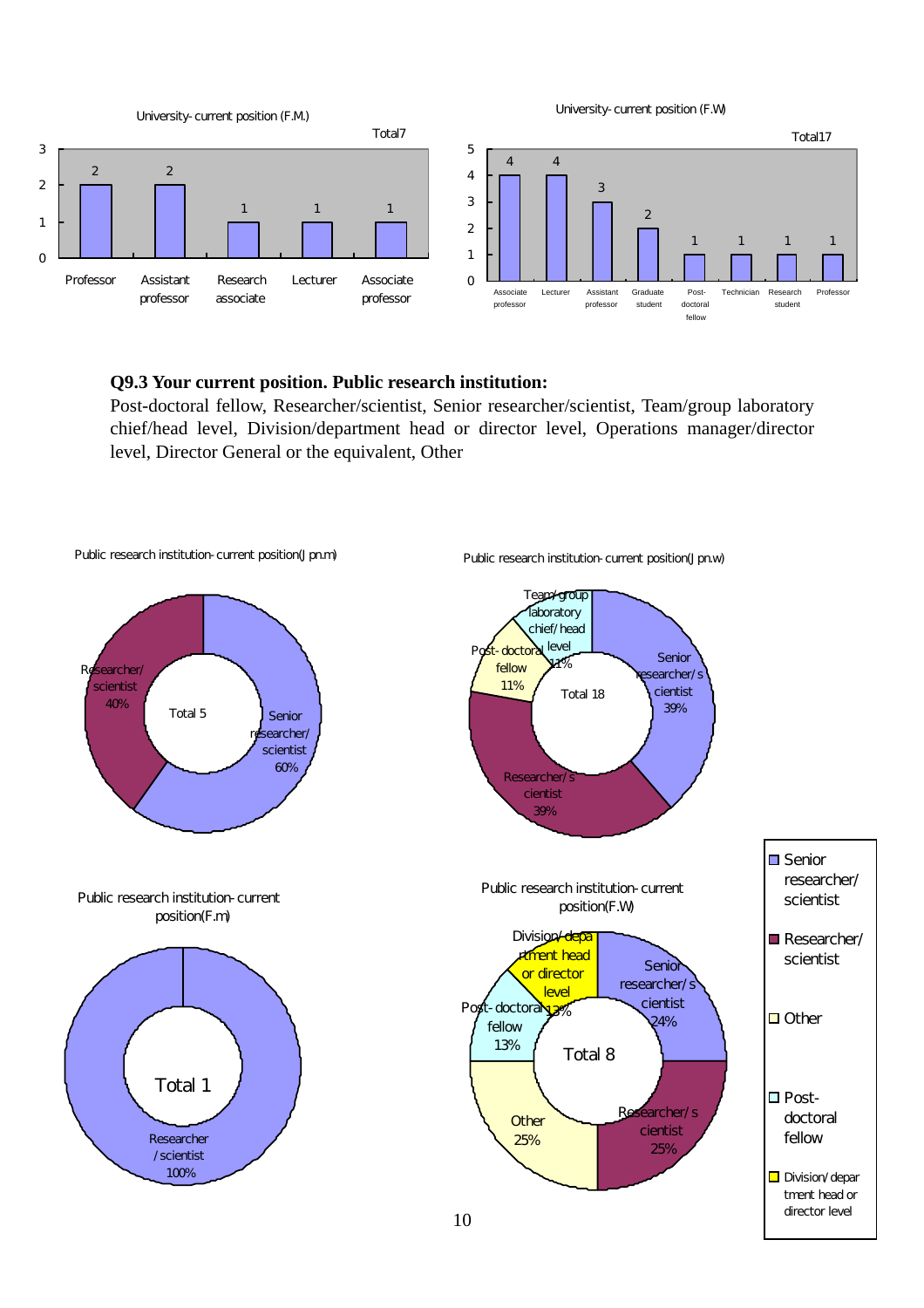## **Q10.1 Working hours spent at the workplace: Number of hours spent per week at the workplace.**Under 20 H, 20-39H, 40-49H, 50-69H, 70-89H, 90H or over



**Q10.2 How much of the above time do you spend on research and development?**0, 1-9, 10-19, 20-39, 40-49, 50-69, 70-89, 90 or over

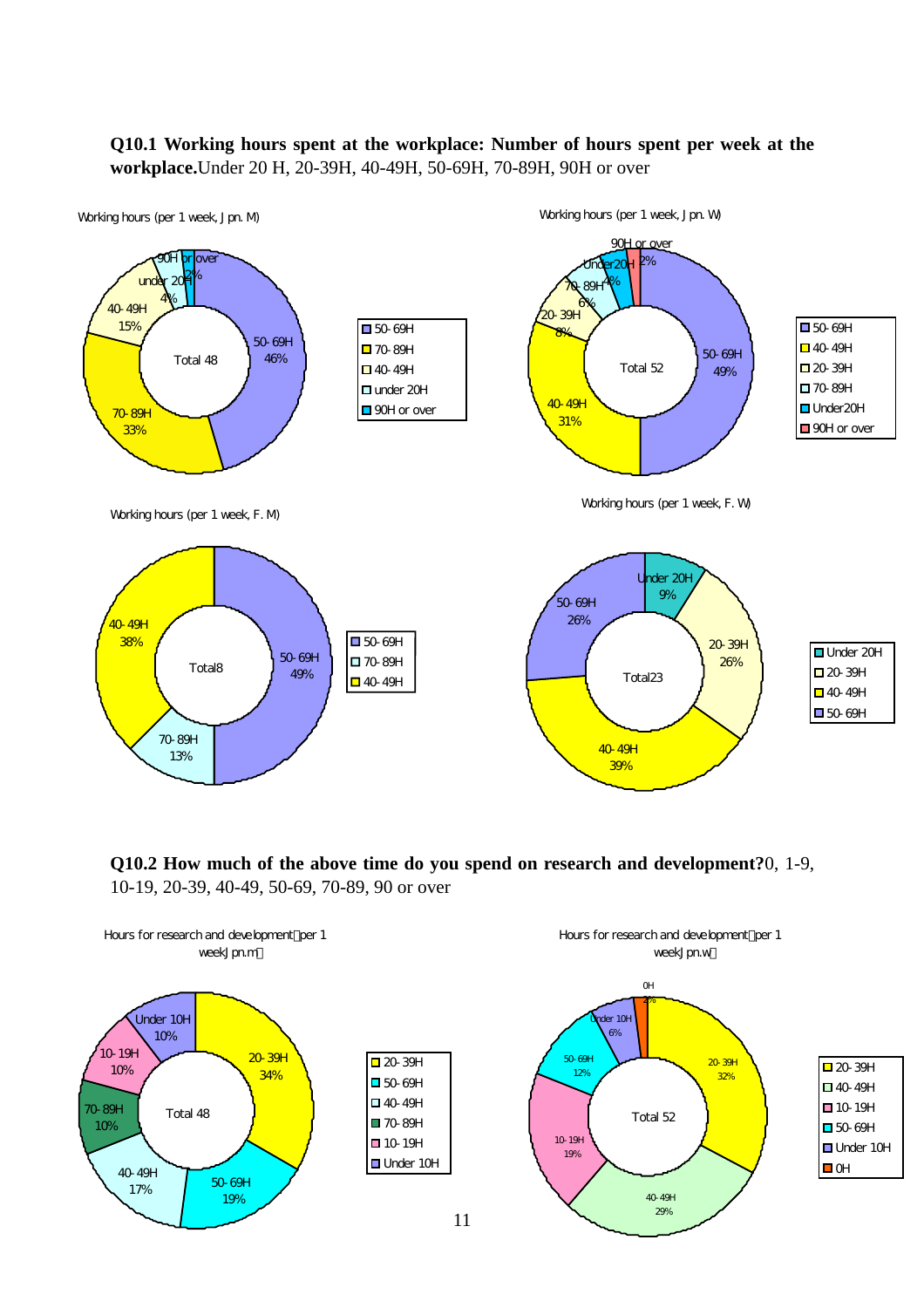

**Q11.1 Hours spent working from home: How many hours per week do you work at home?** 0, 1-4, 5-9, 10-29, 30 or above



Working hours at home (per a week, M)







12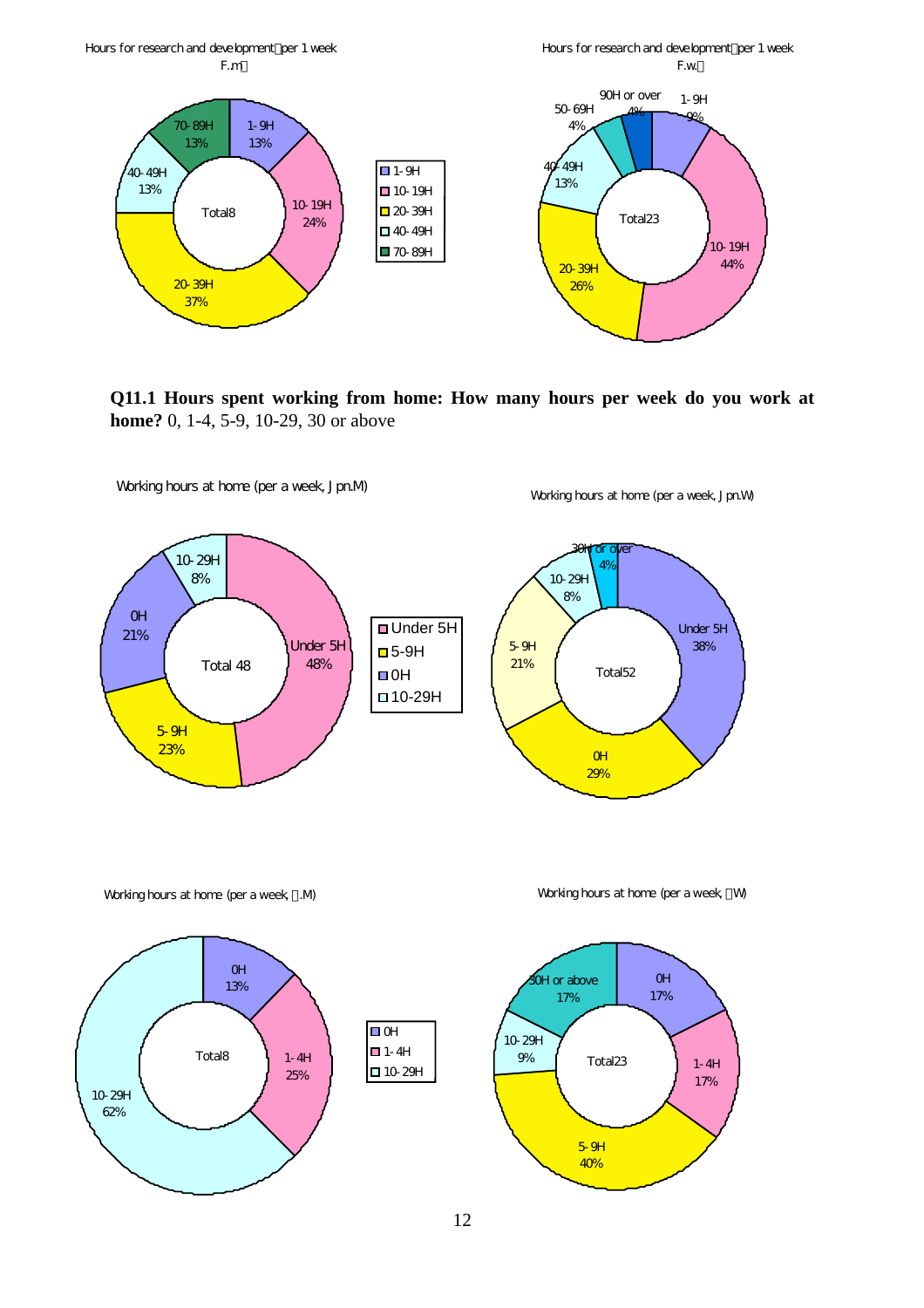# **Q11.2 How much of the above time do you spend on research and development?**

0, 1-4, 5-9, 10-29, 30 or above



#### Hours for research and development at home, Jpn.M)

# Under 5H 5-9H 10-29H ■ 30H and over

Hours for research and development at home, Jpn.W)



Hours for research and development at home, F.M)





#### Hours for research and development at home, F.W)

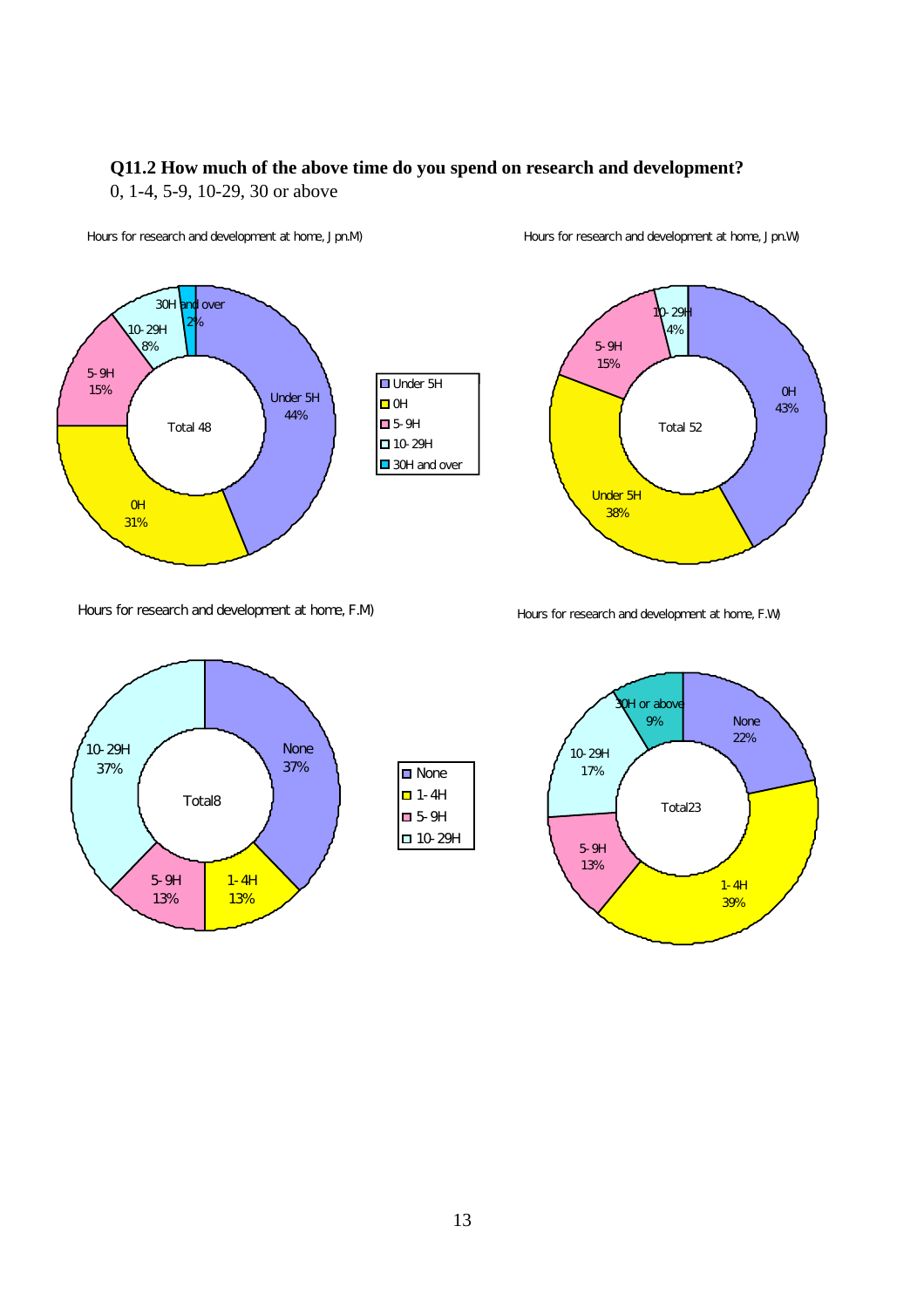# **Q12 How many persons do you supervise? (In case of university, how many persons do you advise, excluding undergraduates?)**

0, 1-3, 4-6, 7-15, 16-30, 31 or more

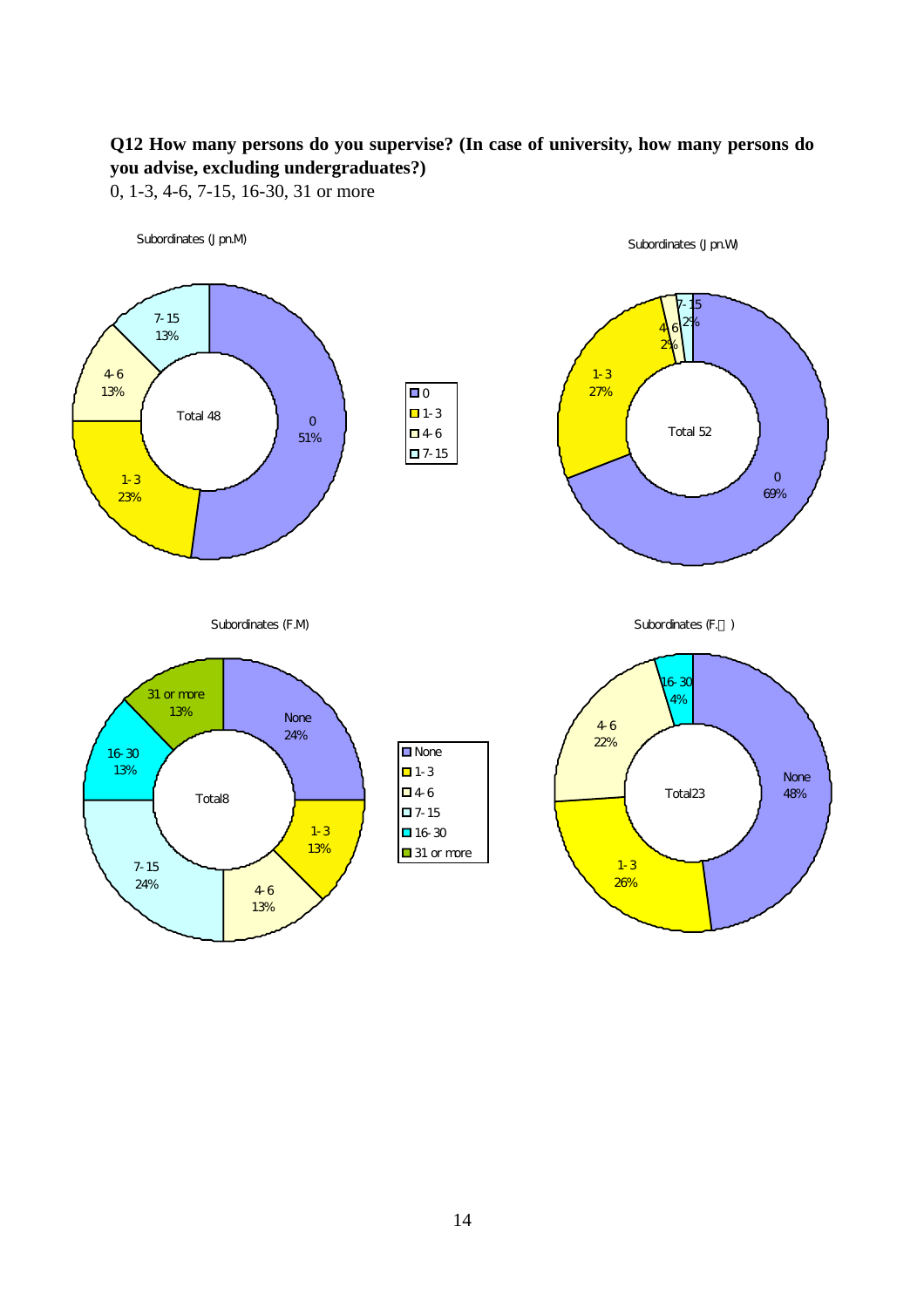## **Q13 What is your annual research and development budget, excluding personnel costs? (Leaders should state total for research budget supervised.)**

\$0/Under\$5,000/ \$5,000-\$9,999/ \$10,000-\$49,999/ \$50,000-\$199,999/ \$200,000-\$499,999/ \$500,000 or above

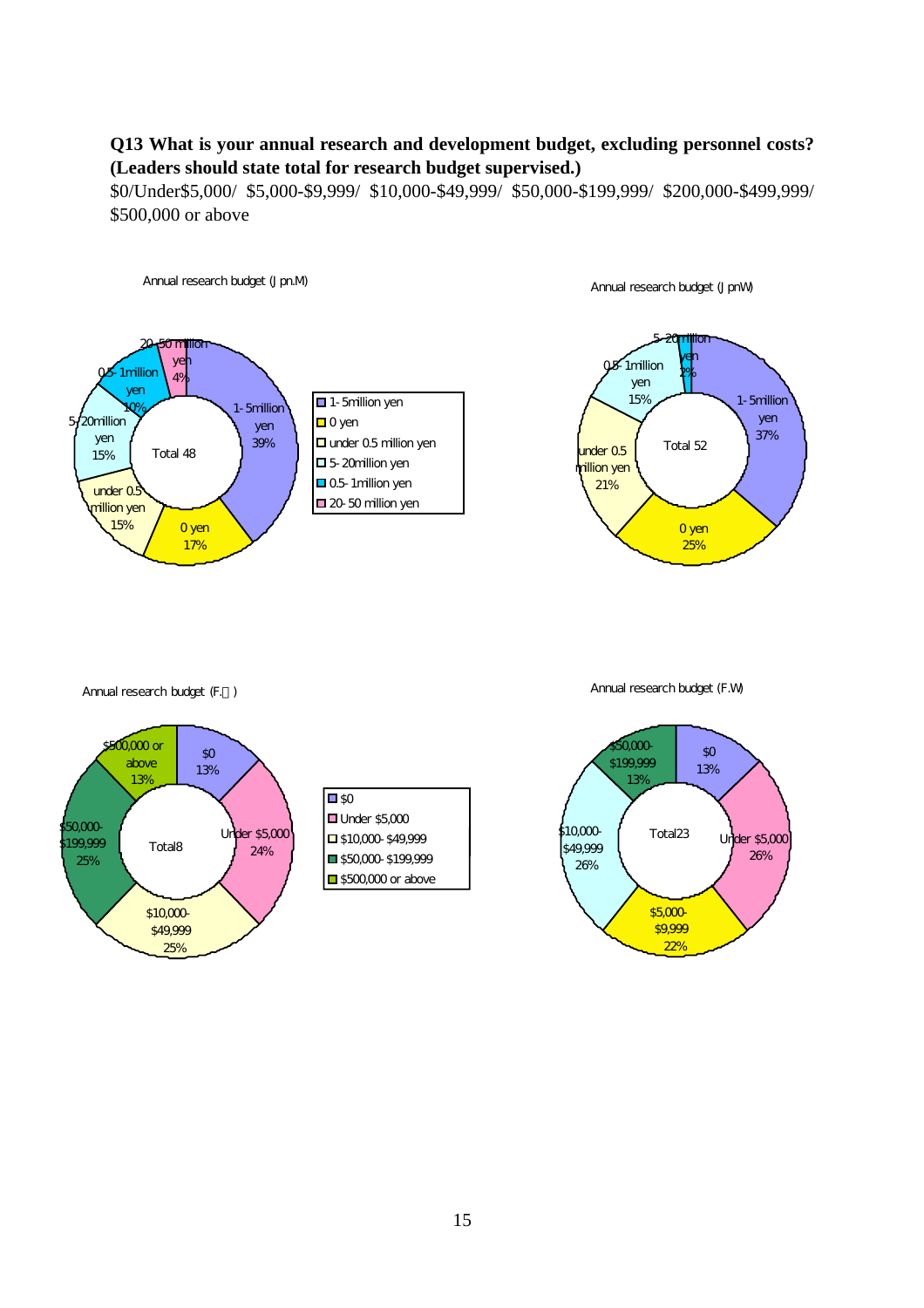#### **Q14 Why did you choose your current occupation?**

To achieve academic satisfaction/intellectual stimulation, To make full use of my abilities, Because I find this work attractive, High income, Job security, Can balance family and career, Free of gender discrimination, To benefit society, To achieve status/fame, No other satisfactory work was available, Because I wanted to have a job, Parents and friends recommended it, Near my home, No relocation required, Flexible working hours, Other

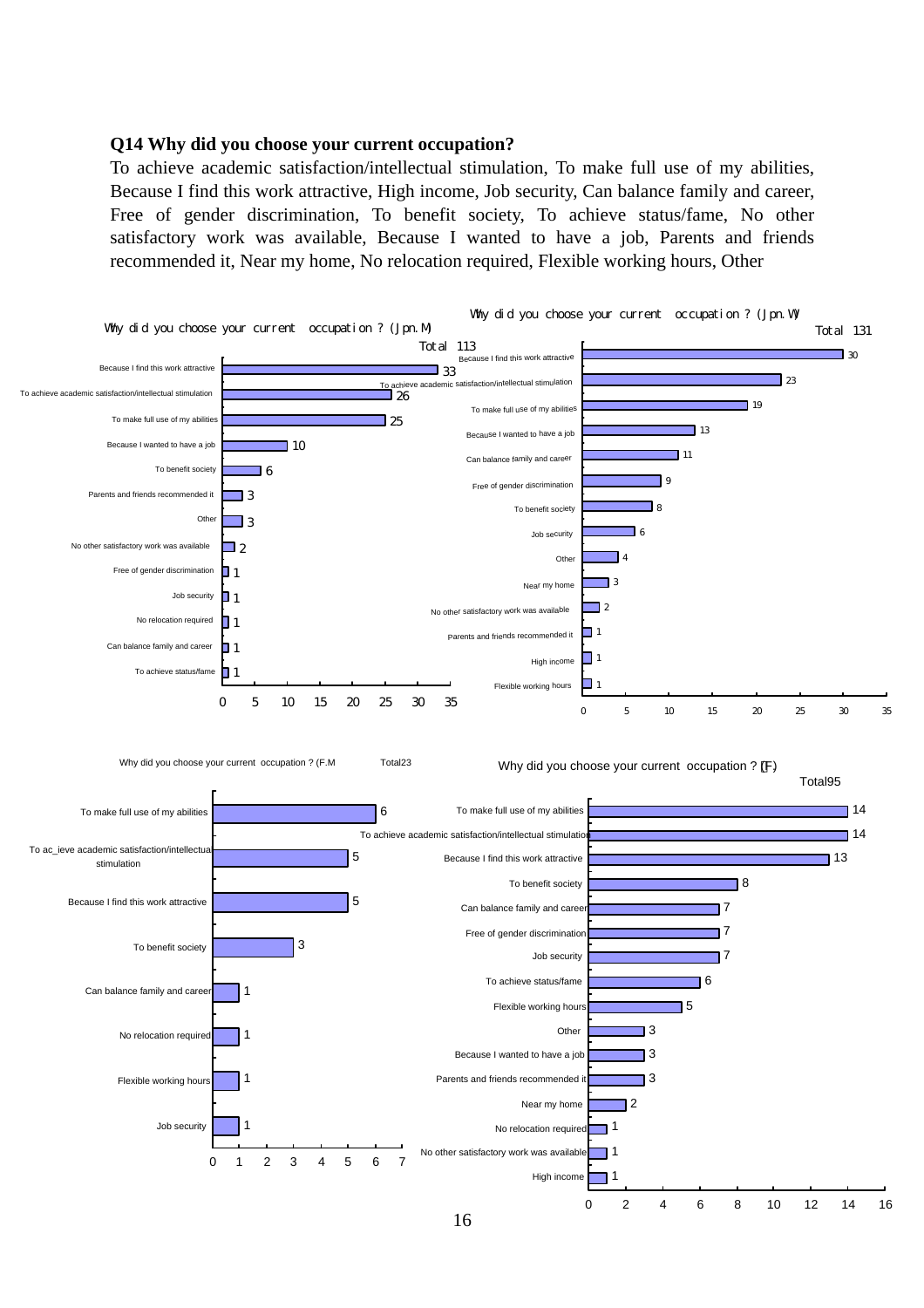**Q15.1 Your future career path. (For those who have left work, please respond as you would have in your most recent position.) In the future, what type of position do you wish to hold? (If you wish to continue in your present position, please respond as such.)** Lead academic research laboratory, Work in academic research, Business management, Business administration, Work in research and development in the private sector, Education, Local government, Entrepreneur, Not sure, Other



0 2 4 6 8 10

0 1 2 3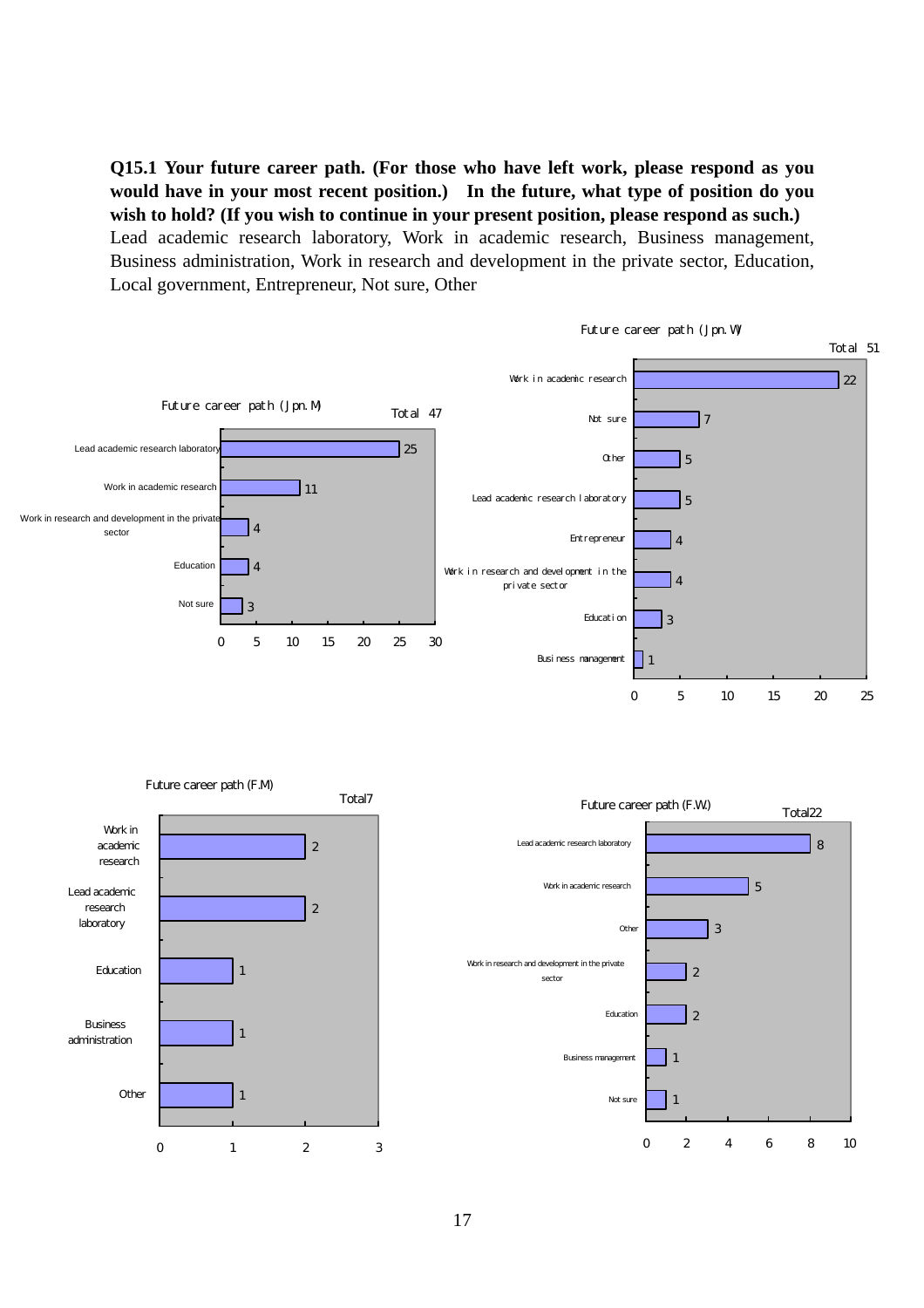#### **Q15.2 Please choose up to 5 factors you consider important to achieve that position.**

Talent, Dedication, Physical strength, Efficiency, Time spent on work, Social skills, Gender, Personal connections, Cooperation from/mentoring by one's supervisors, Support from family, System of hiring, evaluation and promotion, Social support systems, Place of work, Don't know

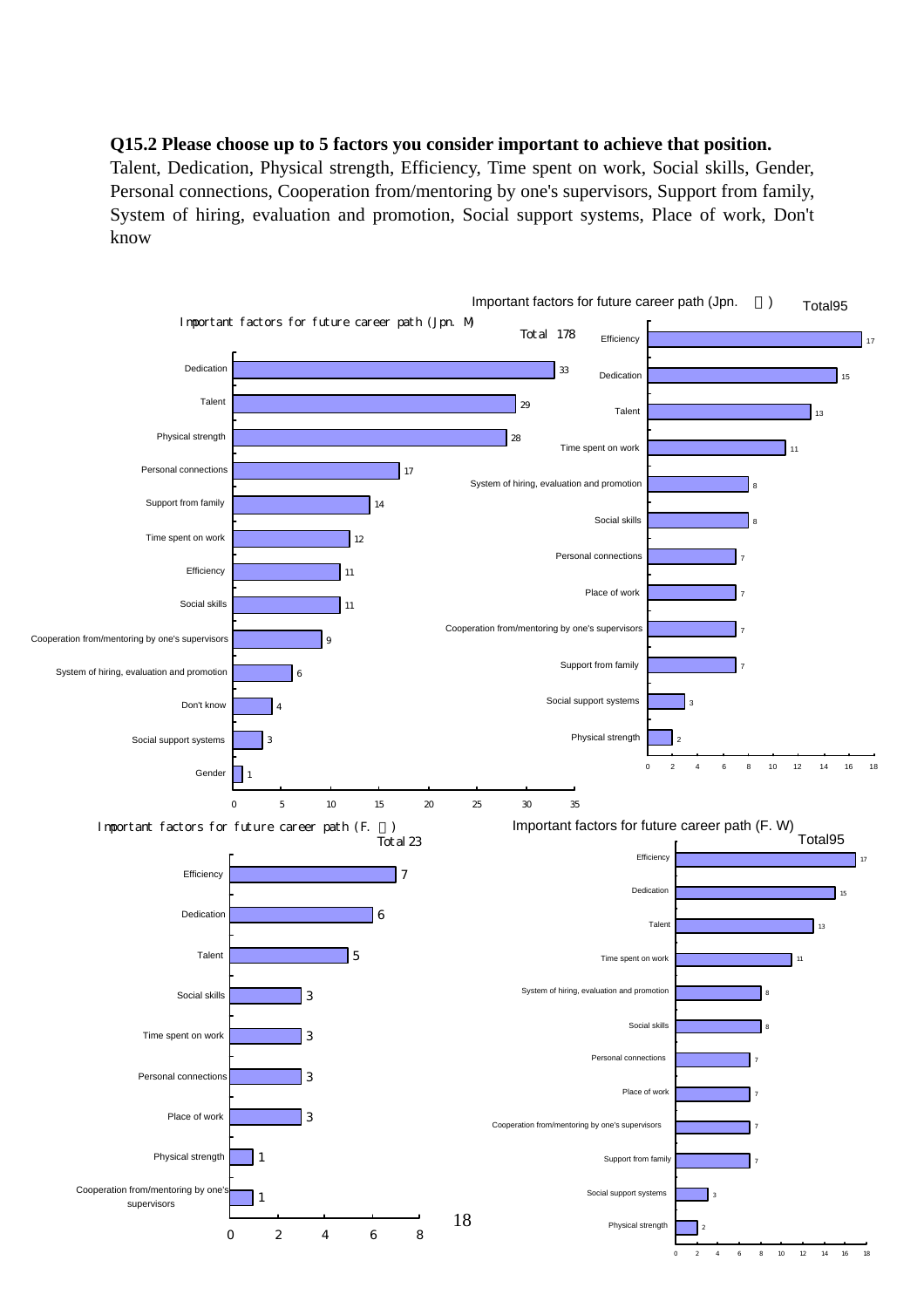## **Q15.3 Please rate the likelihood of your achieving the position of your choice.**

Already achieved, Possible with some effort, Unlikely, Don't know



## **Q16 Have you ever considered leaving/switching or have ever actually left/switched work?**

I have left work, I have switched jobs, I have considered leaving work, I have considered switching jobs, No



19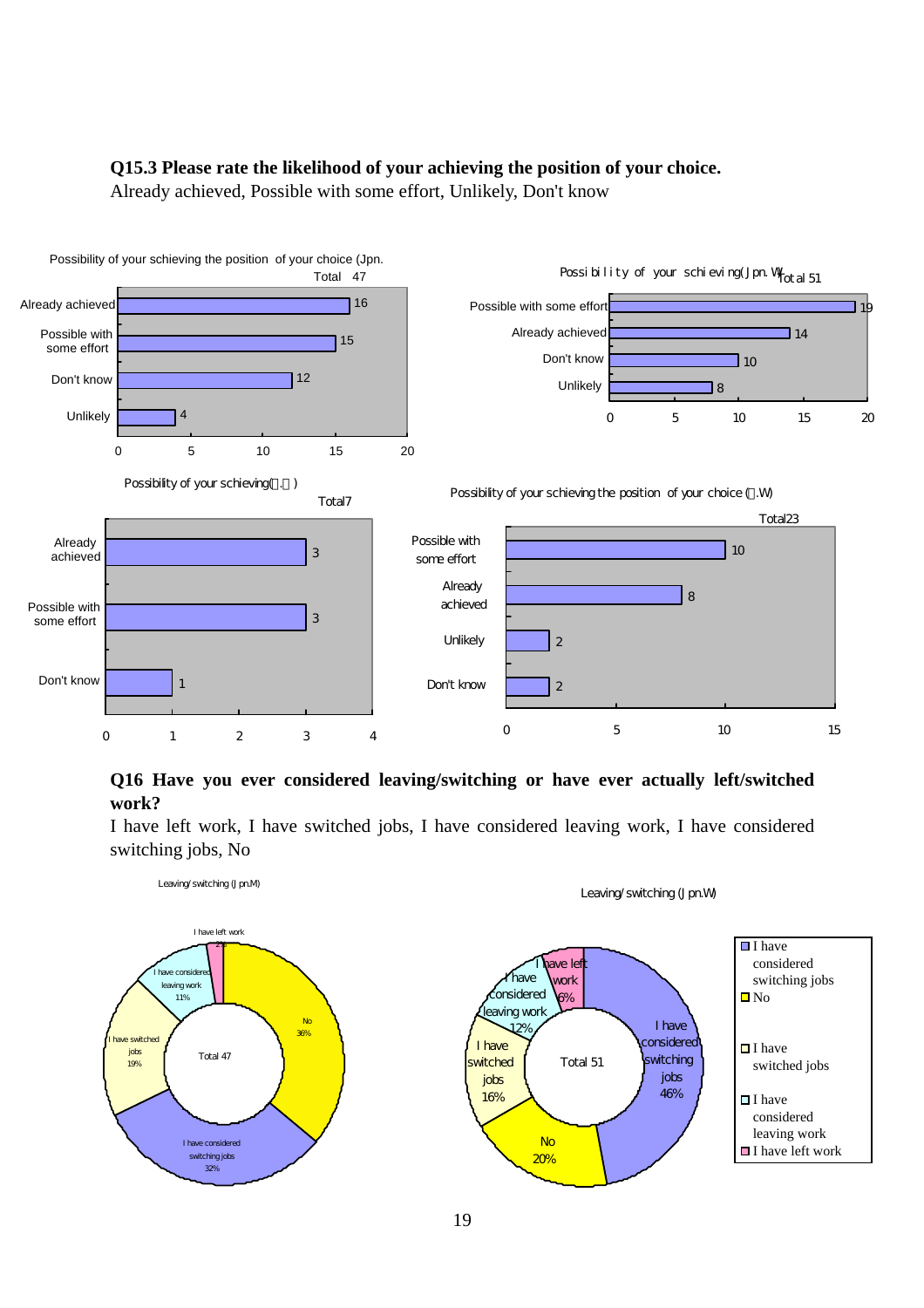

## **Q16.1 If you have ever left/switched job (or have considered leaving/switching job), please state the reason (s).**

To further my career, Better income, To avoid relocation demanded by previous employer, Job relocation of family member, Workplace location, End of contract, Marriage, Childrearing, Caring for sick family member, Concern for the future, Gender discrimination, Difficult personal relations, Unhappy with previous workplace, Was dismissed, Other

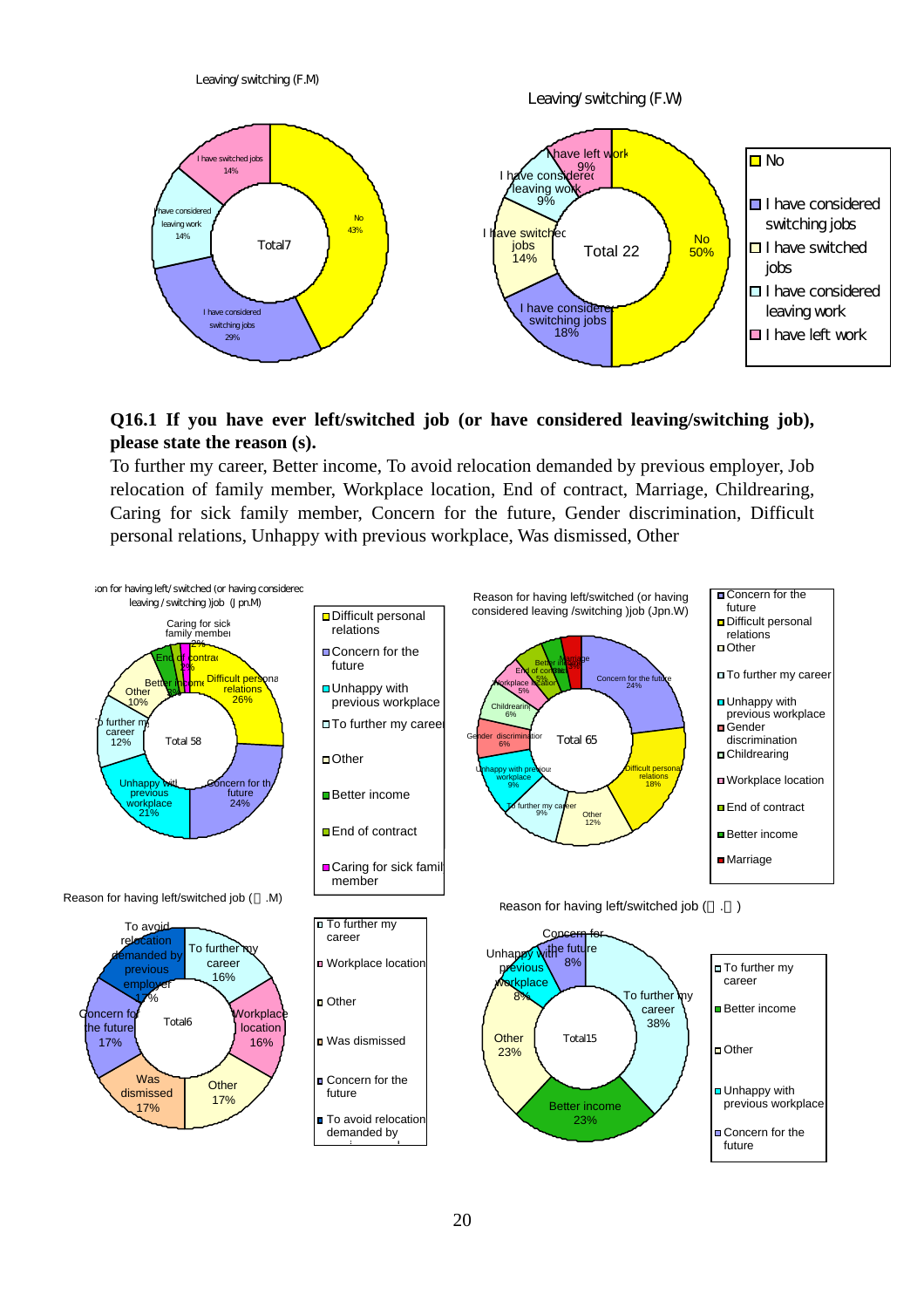**Q16.2 If you have ever left or switched jobs, what was your subsequent employment status?** Full-time, Full-time (limited-term contract), Part-time, Unemployed for more than one year, Other



#### **Q16.3 Into what type of field did you move?**

University, National research institute/public research institution, School education-relate, Private enterprise (research and development), Private enterprise (survey research and consulting), Private enterprise (non-research related work), Local government, Other

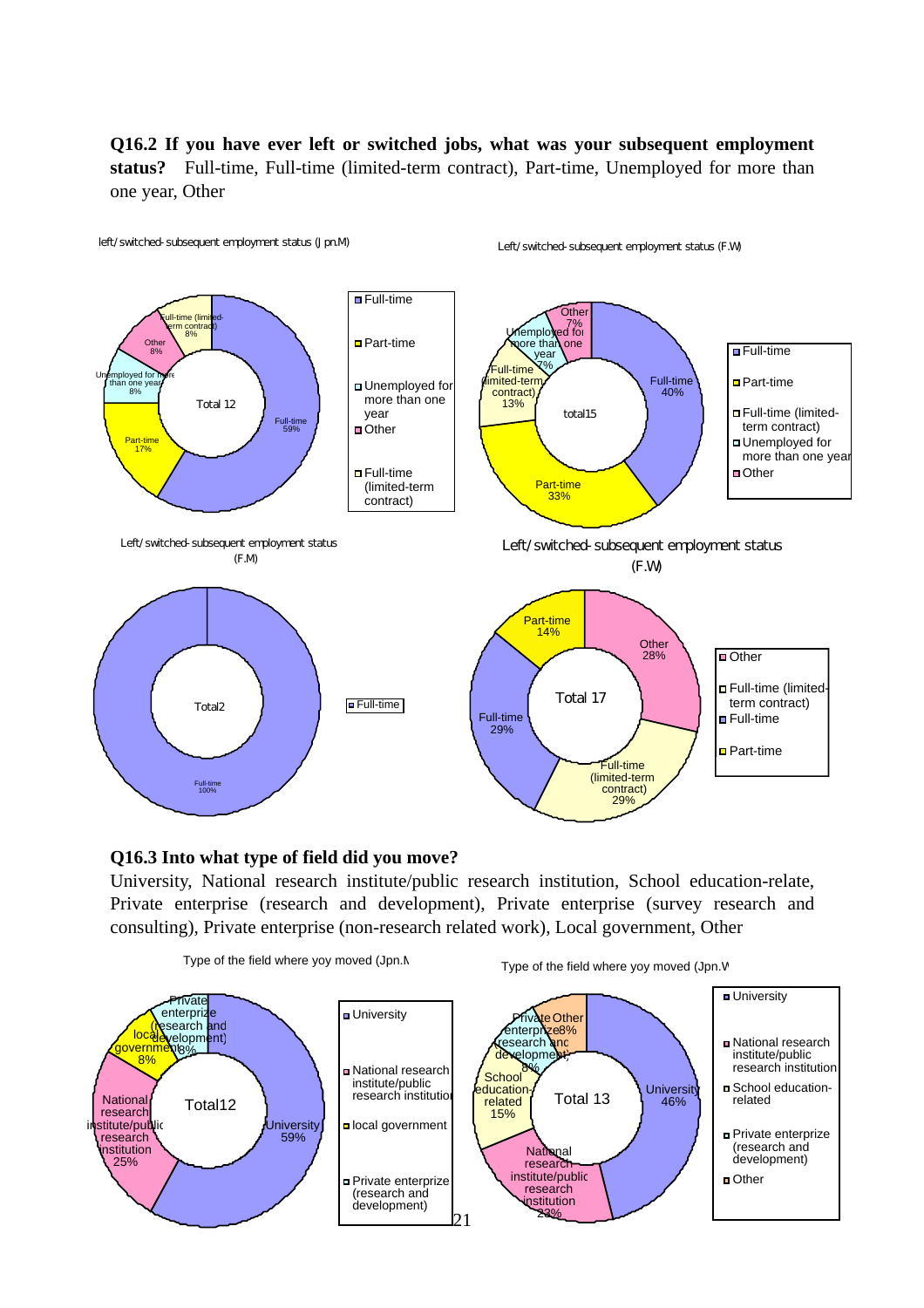

**Q17 What is your view on limited-term contracts (non-tenured positions), including post-doctoral positions?** Should be introduced extensively, Should be introduced cautiously, Should be abolished, Don't know

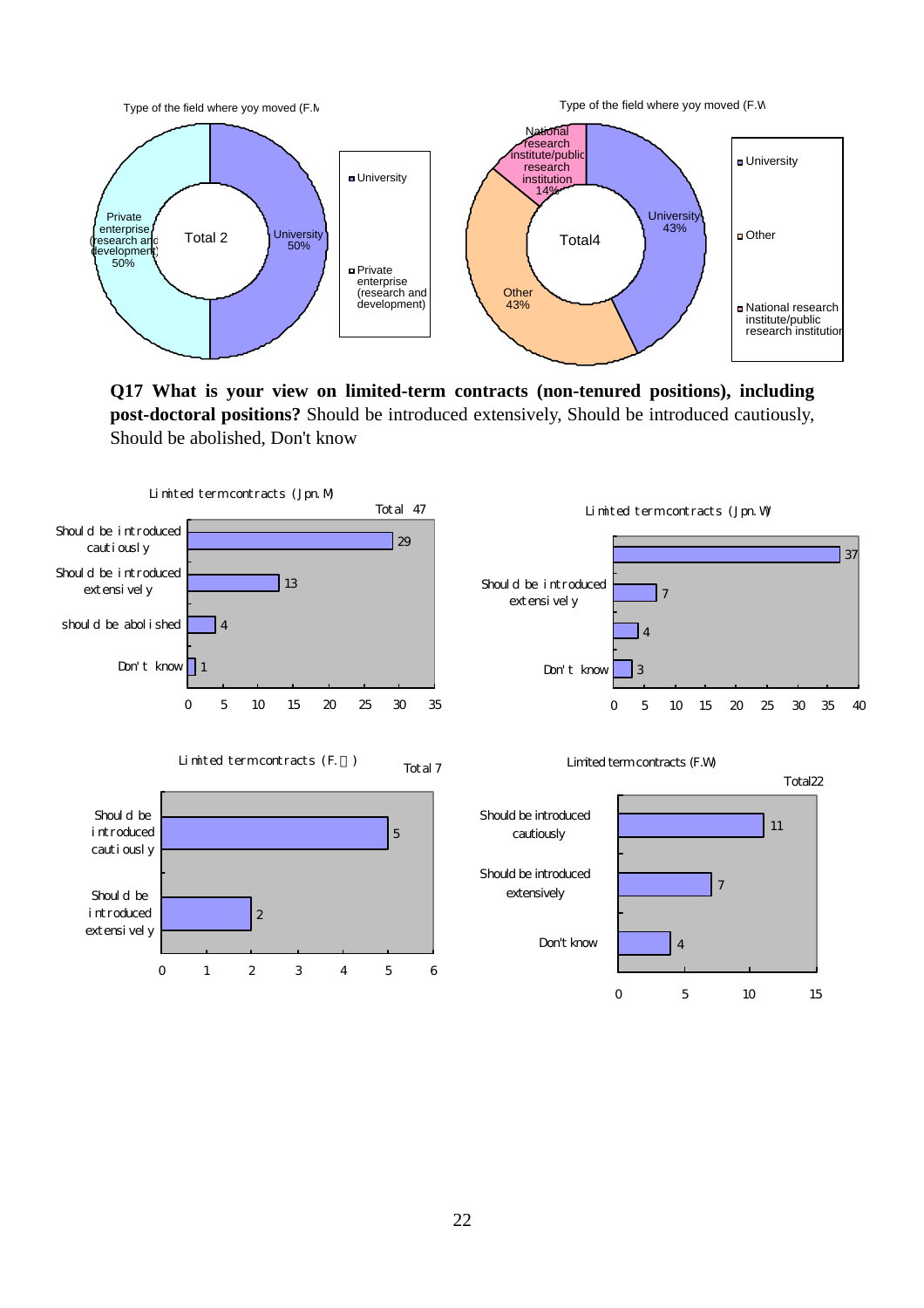## **Q17.1 Reason:**

Easy to switch jobs, Can switch jobs based on one's achievements, Stimulate/contribute to research development within the organization, Personal mobility, Easy to return to work after childrearing break, and the like, Cannot tackle/commit to large projects, Difficult to achieve security/realize life plans, Difficult to find next position, Age limitations, Face disadvantages in terms of social security/pensions and the like, Other





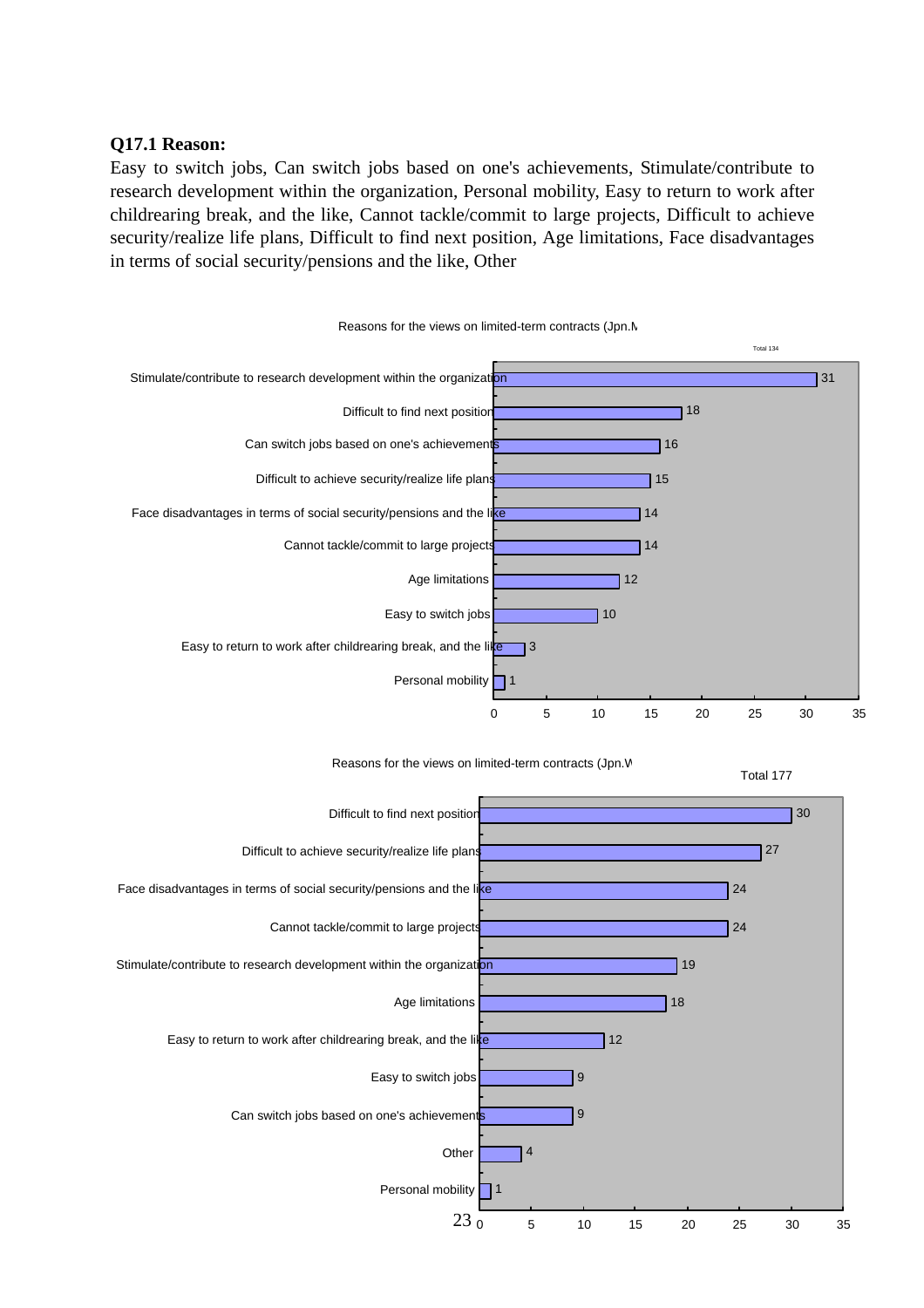Reasons for the views on limited-term contracts (F. )



24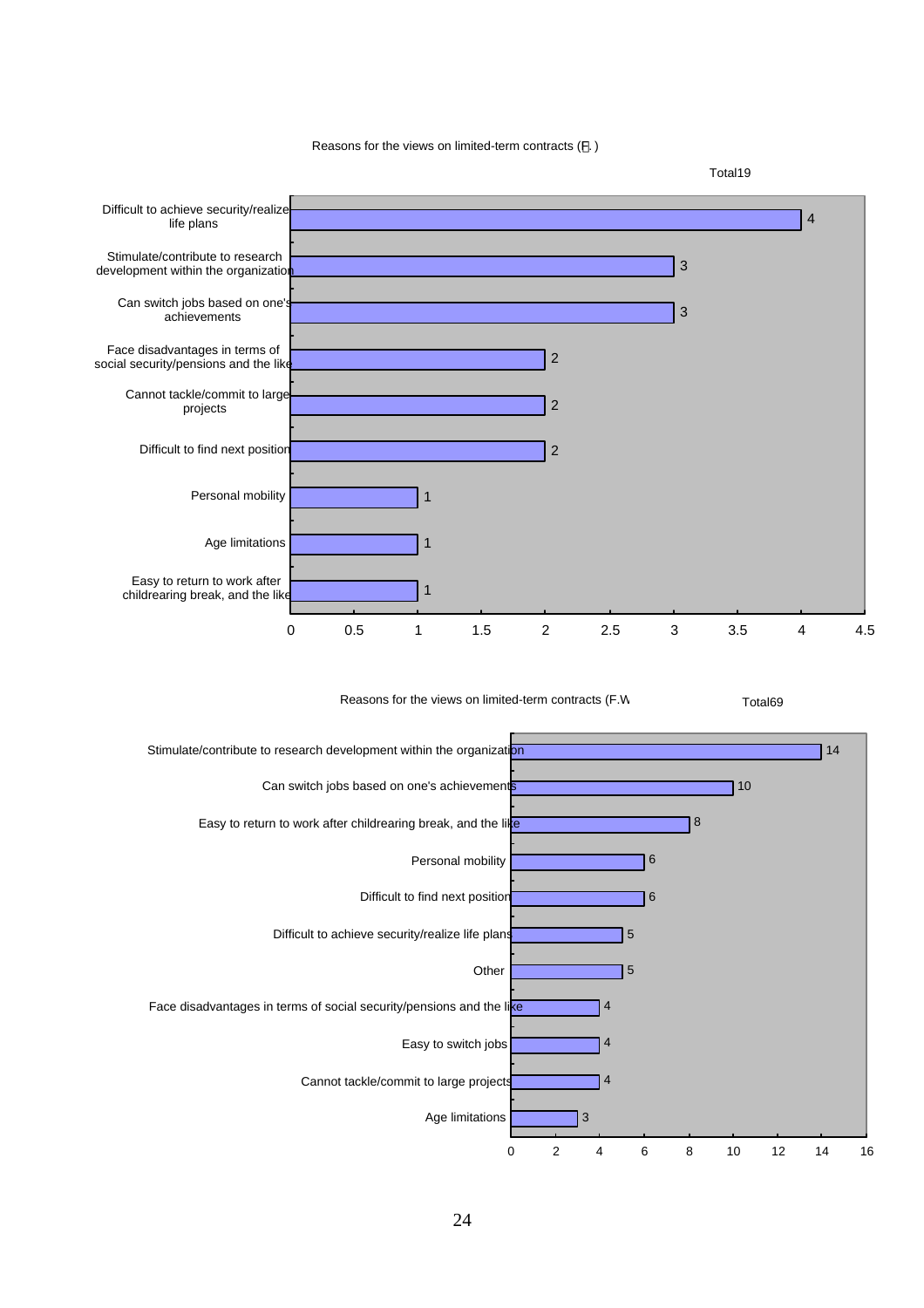## **Q18.1 (If you have children, please answer the item.) Who was the main care-giver for your children during working hours before they reached school age?**

Myself, My spouse, Cohabiting relatives, Relatives or friends, Day care center, Babysitter



Main care-giver for children (Jpn.W)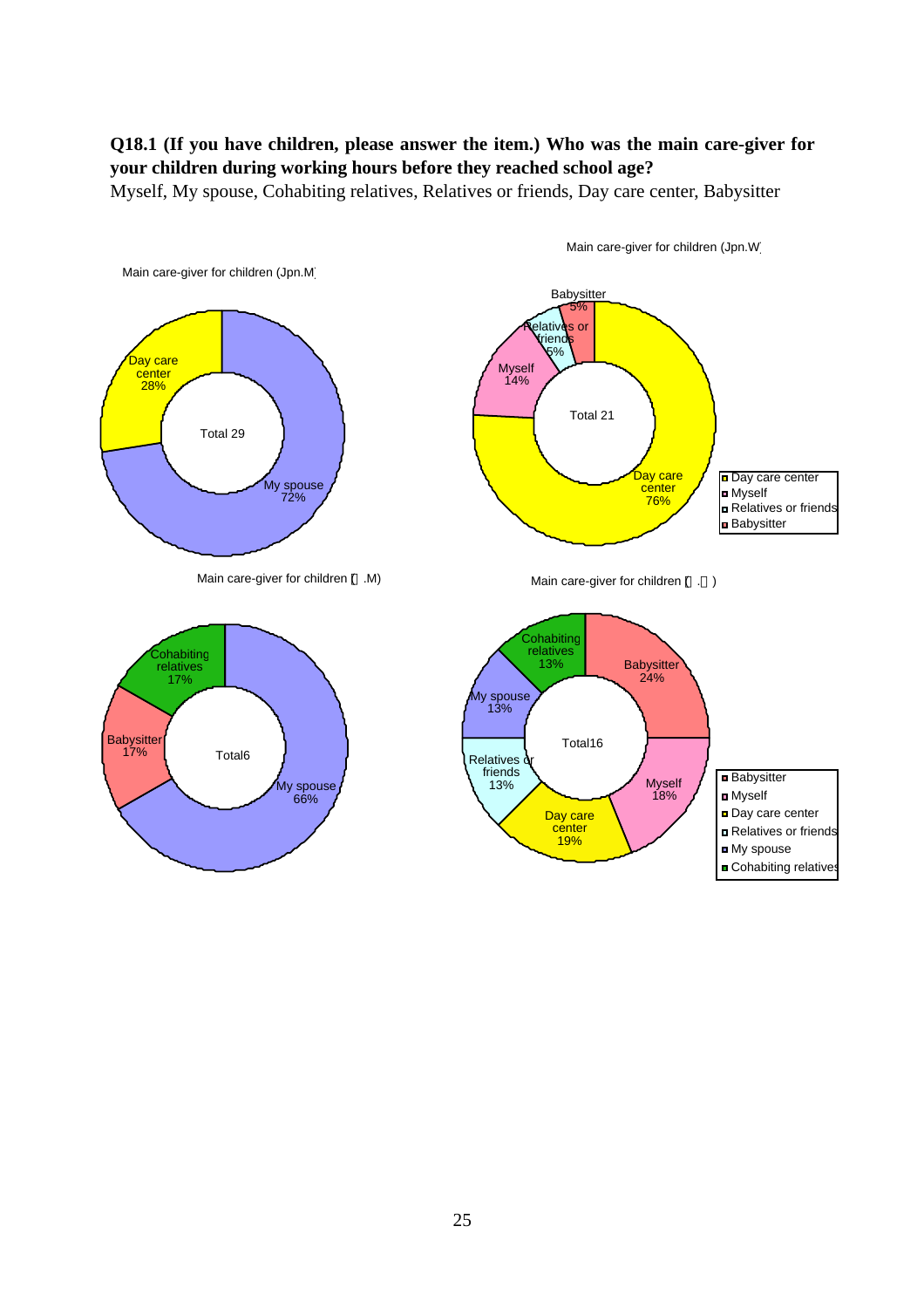

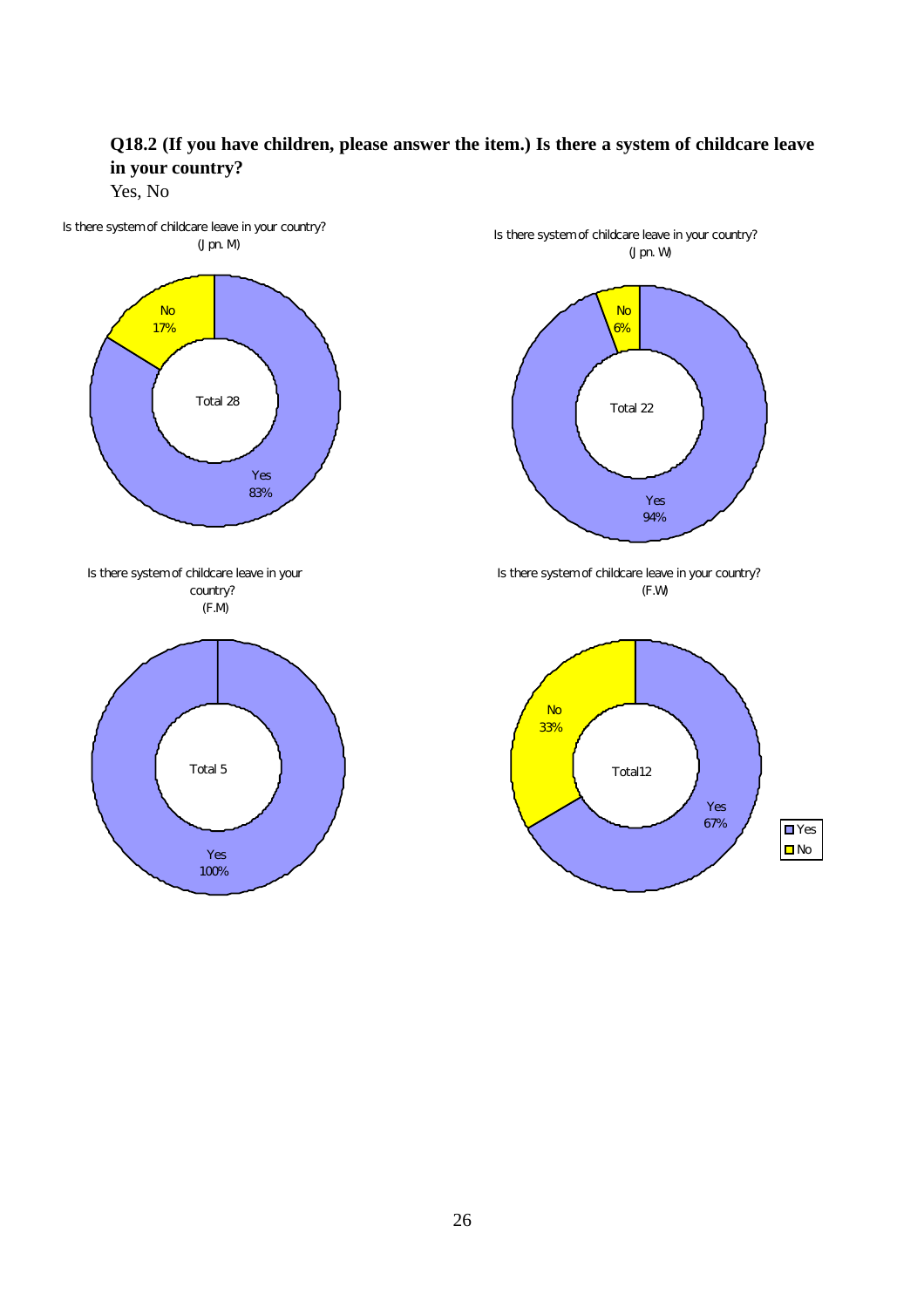# **Q18.3 (If you have children, please answer the item.) To what extent were you able to take childcare leave?**

Received sufficient leave, Received leave, but it was insufficient, Did not receive leave

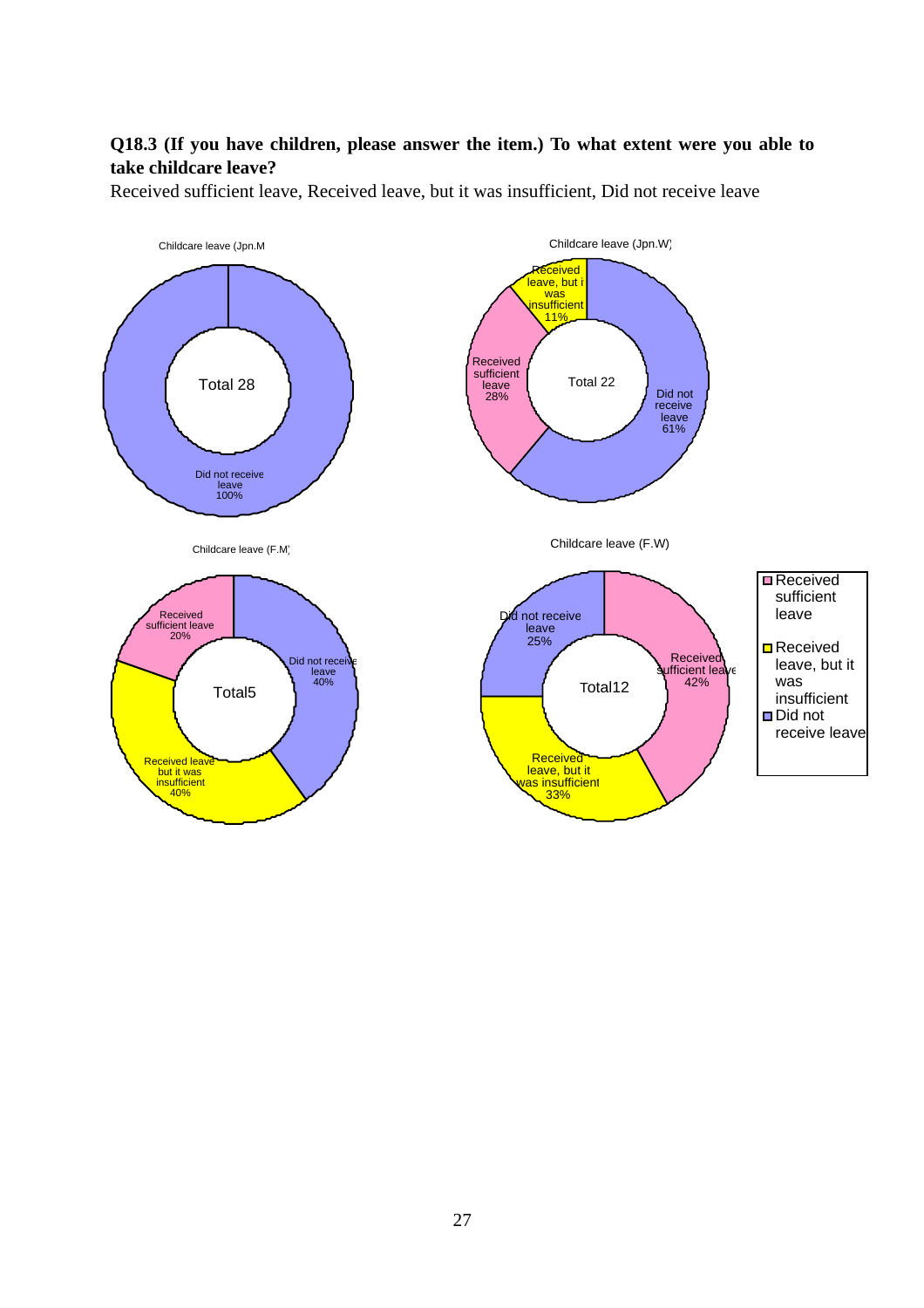**Q18.3.1 Reason:** I received support and understanding from my workplace, I wanted to look after my children myself, I couldn't find anyone to look after my children, I received leave until my children entered day care, Lack of understanding from workplace, I didn't want to interrupt my career

I didn't want my income to decrease, I didn't feel it was necessary, I was able to find someone to look after my children, There was no leave system, There was an adequate leave system, but my workplace environment prevented me from taking leave, Other

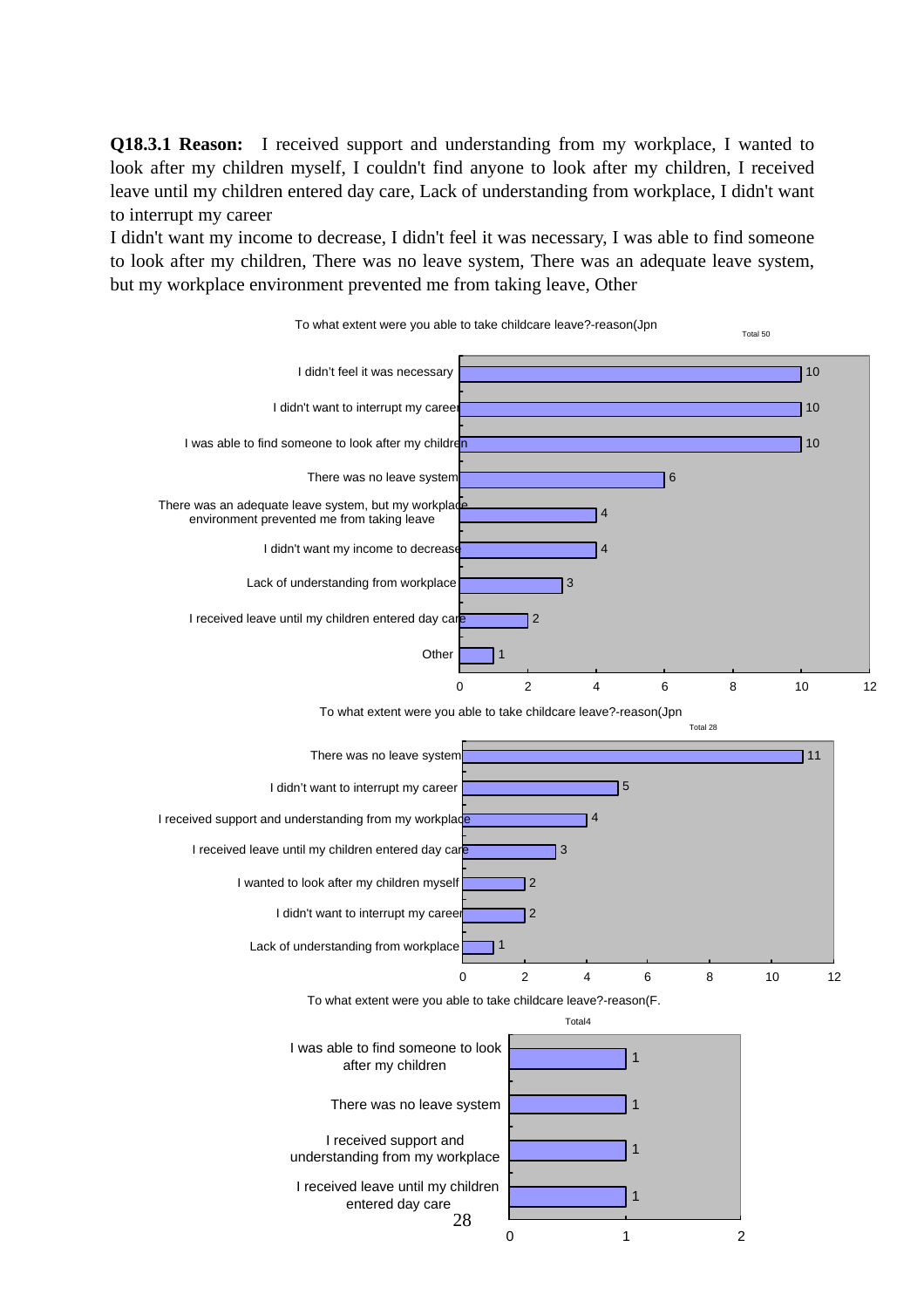To what extent were you able to take childcare leave?-reason(F. .)



**Q18.3.2 If you took leave, what was the period (average for each child, exclusive of maternity leave)?** Less than 1 month, From 1 month to less than 3 months, From 3 to less than 6 months, From 6 months to less than 12 months, From 12 months to less than 24 months, More than 24 months



If you took leave, what was the period ? (Jpn.W)

From 1 month to less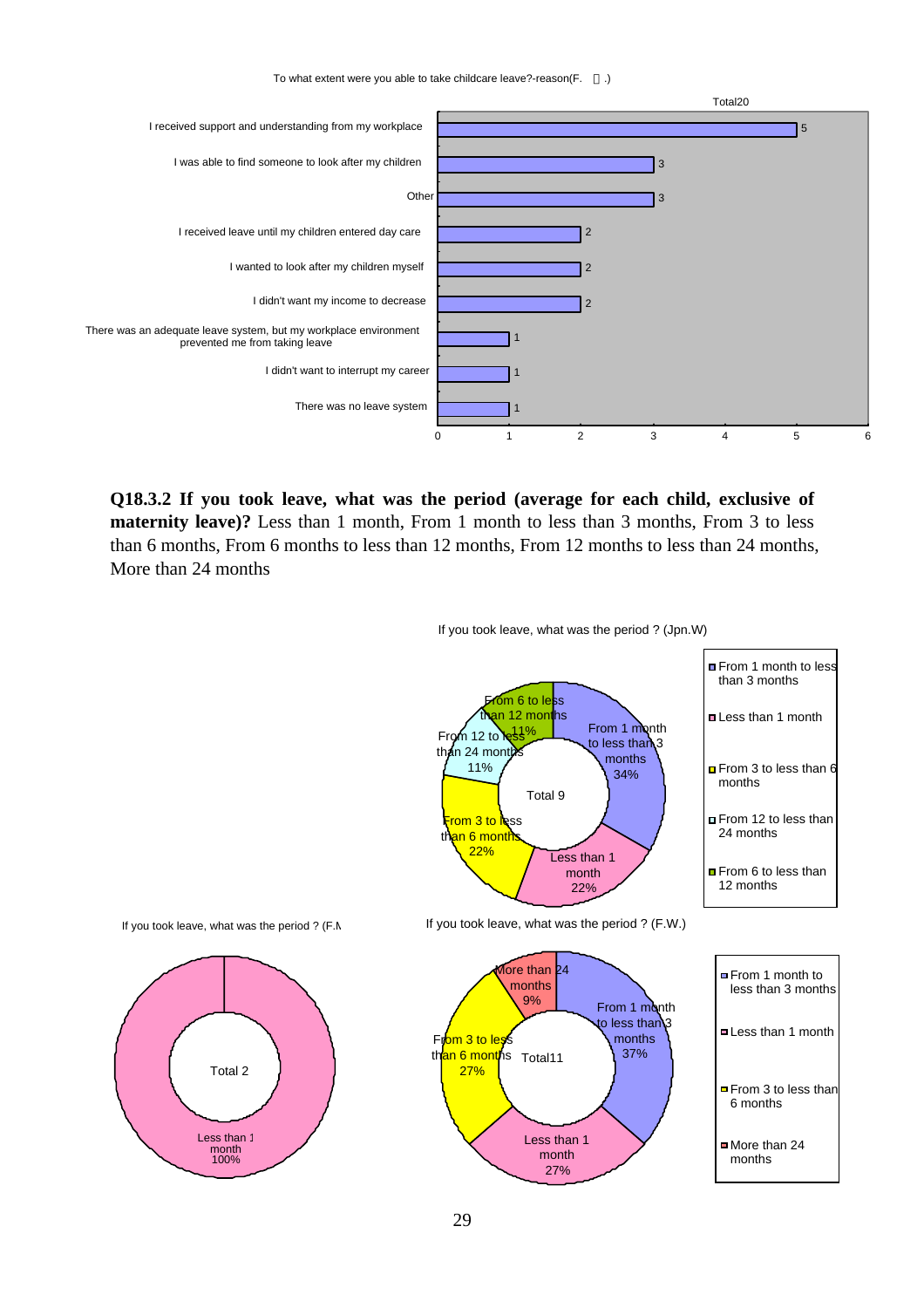## **Q18.4 (If you have children, please answer the item.) If you took childcare leave, what was the subsequent effect on your working conditions?**

Continued same work as before leave, Position changed, Working section changed, Pay increases and promotions were delayed, I lost my job, I left my job



Working conditions after taking children leave? (Jpn.V

Working conditions after taking children leave? (F.M

Working conditions after taking children leave? (F..)

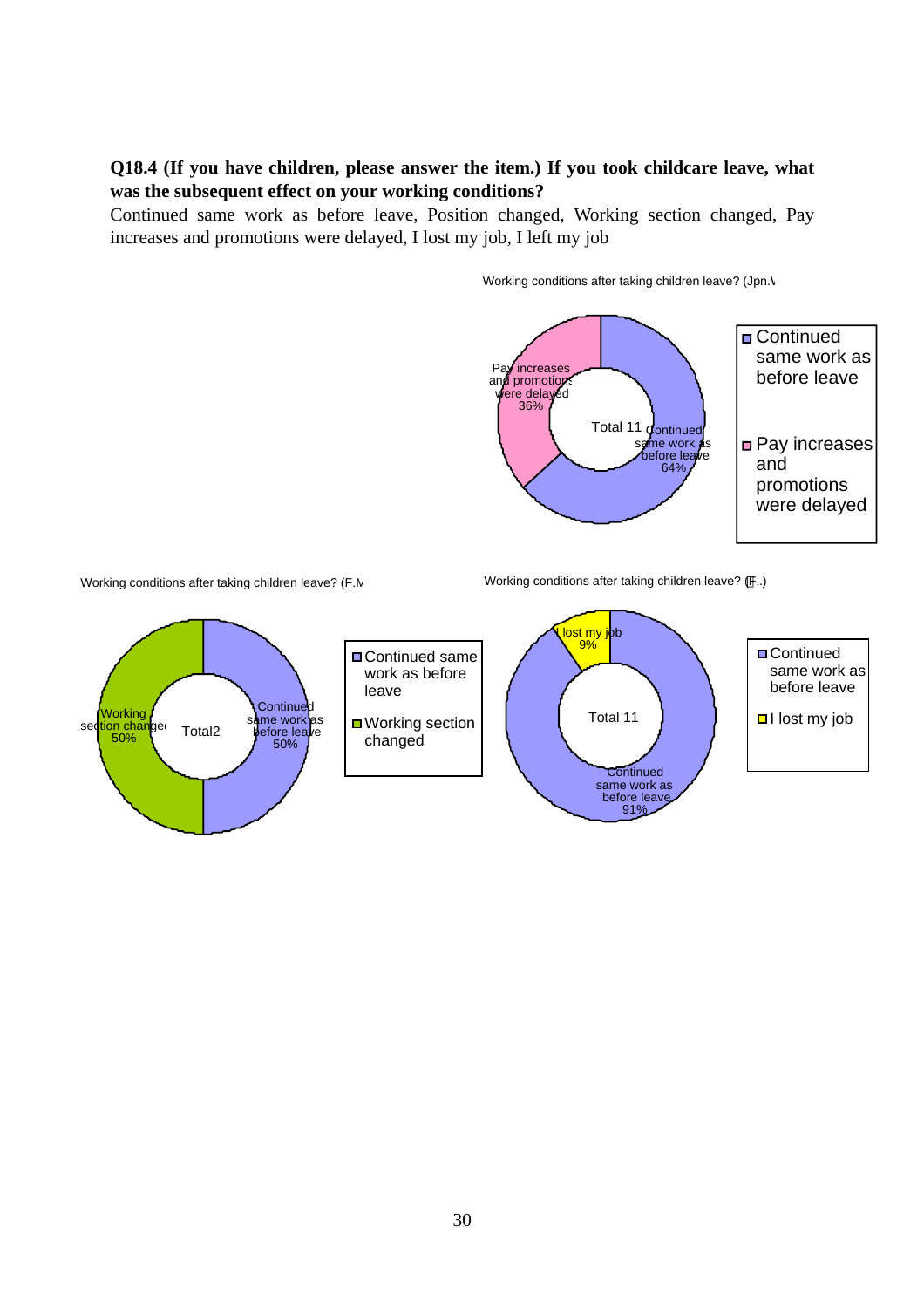## **Q18.5 (If you have children, please answer the item.) Please respond regarding the period of childcare leave taken by your spouse (average per child, excluding maternity leave).**

Unemployed, Did not receive leave, Less than 1 month, 1 month to less than 3 months, 3 months to less than 6 months, 6 months to less than 12 months, 12 months to less than 24 months, 24 months or above



Period of childcare leave taken by your spouse (F.I



Period of childcare leave taken by your spouse (F.V



31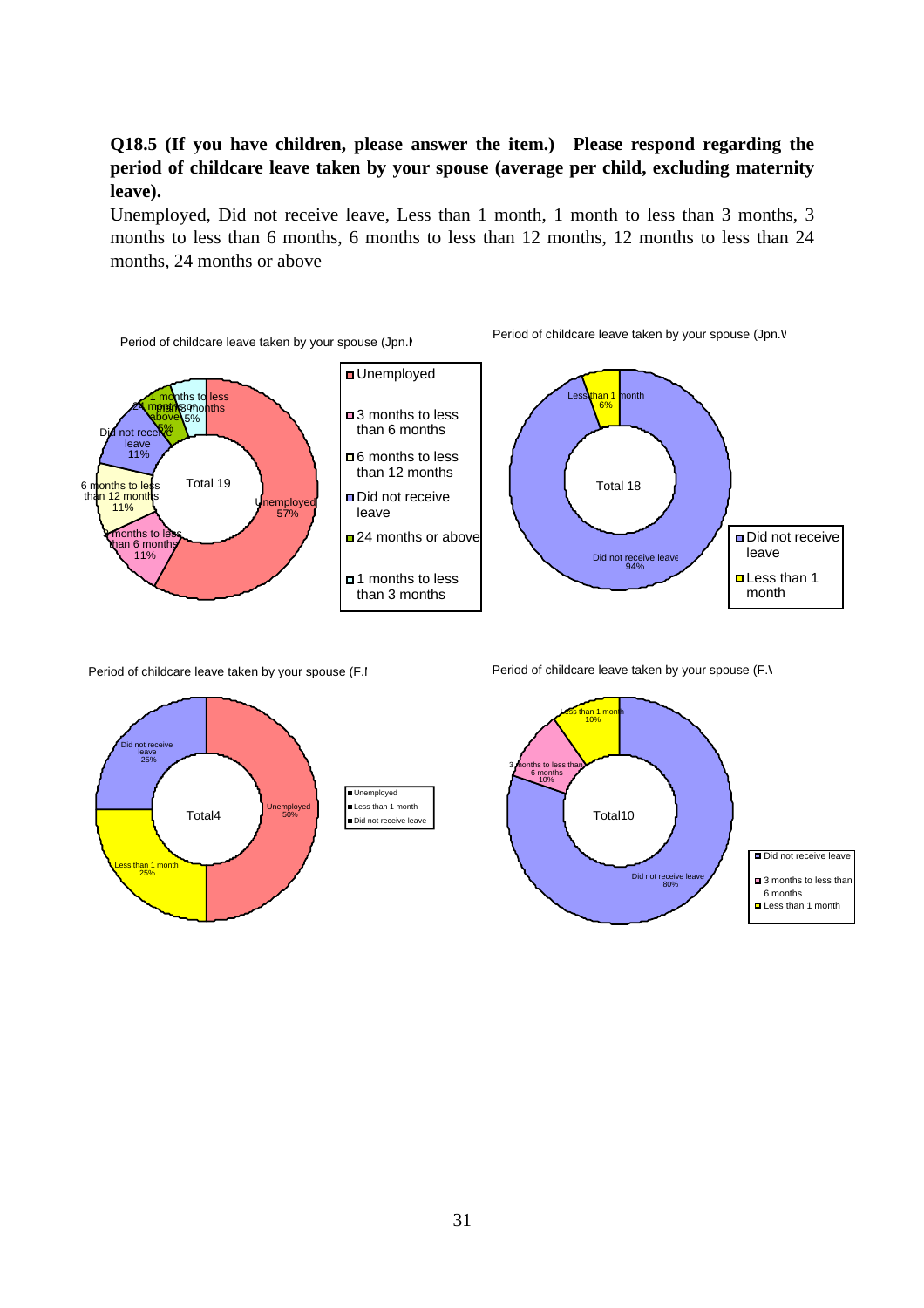#### **Q18.5.1 If your spouse did not take leave, please give the reason:**

Lack of understanding from workplace/too many time demands of workplace, Didn't want income to decrease, Didn't feel it necessary, No such system existed, There was an adequate system, but the workplace environment was not supportive, We were able to find someone to look after our children, Other



## **Q19 What do you think is necessary to maintain a balance between work and childcare, caring for sick family members and/or time for oneself?**

Diverse working styles, Shortened working hours, Change in work-centered mindset, Change in mindset regarding gender roles, Lessen distance between workplace and home, Increase in paid holiday time, Support staff for experiments, Home help, Increase in daycare services, Strengthening of elder care service, Diversified leave system, Financial support for childcare and elder care, Day care services for children when ill, Formal support of workplace for person taking leave, Replacement hiring during leave, System to allow work at home during leave, Worksharing system, More flexible working hours, Supportive working atmosphere, Other, Nothing in particular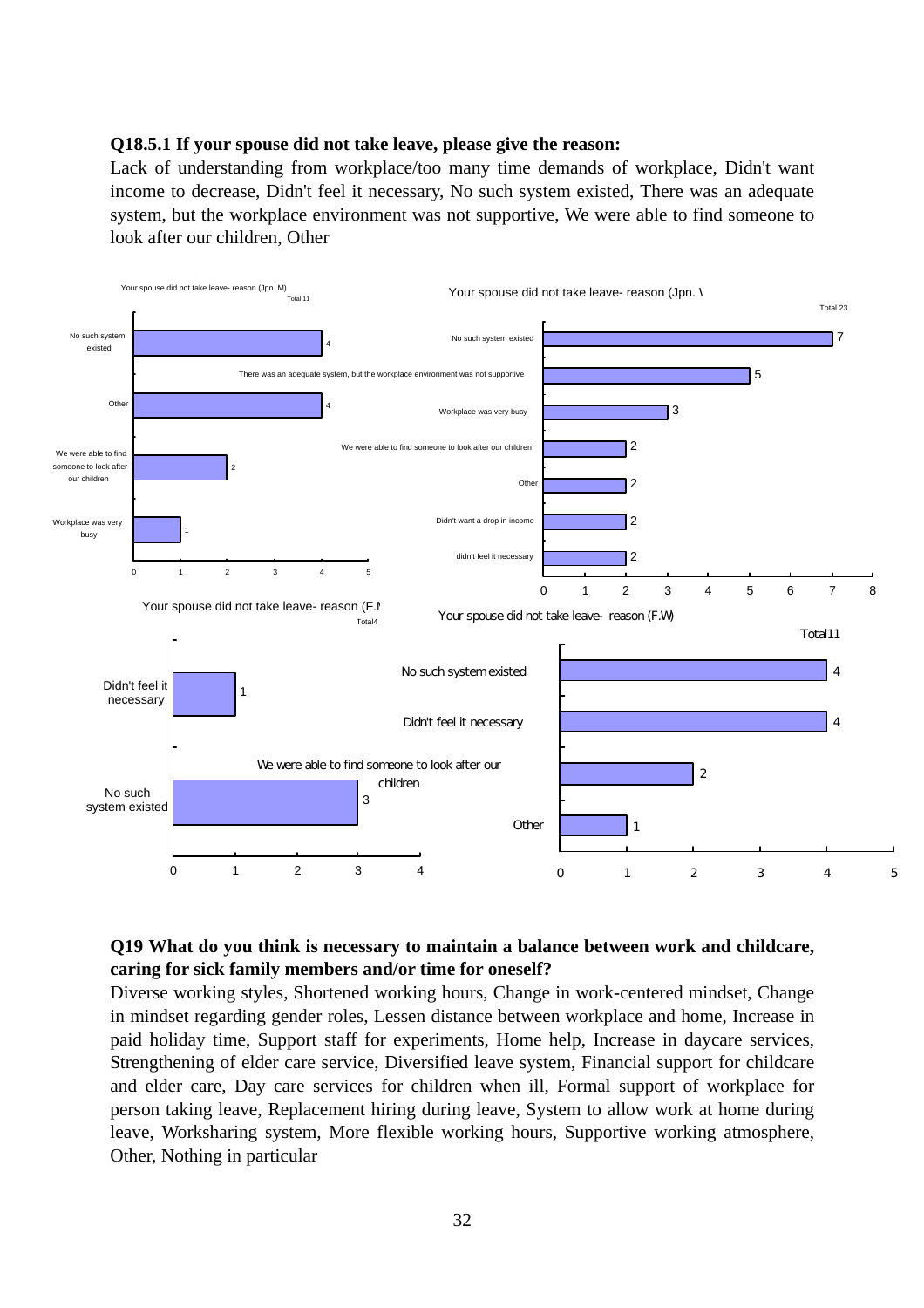Important factors to maintain balance between work and care for family (Jpn.M



Important factors to maintain balance between work and care for family (Jpn.W

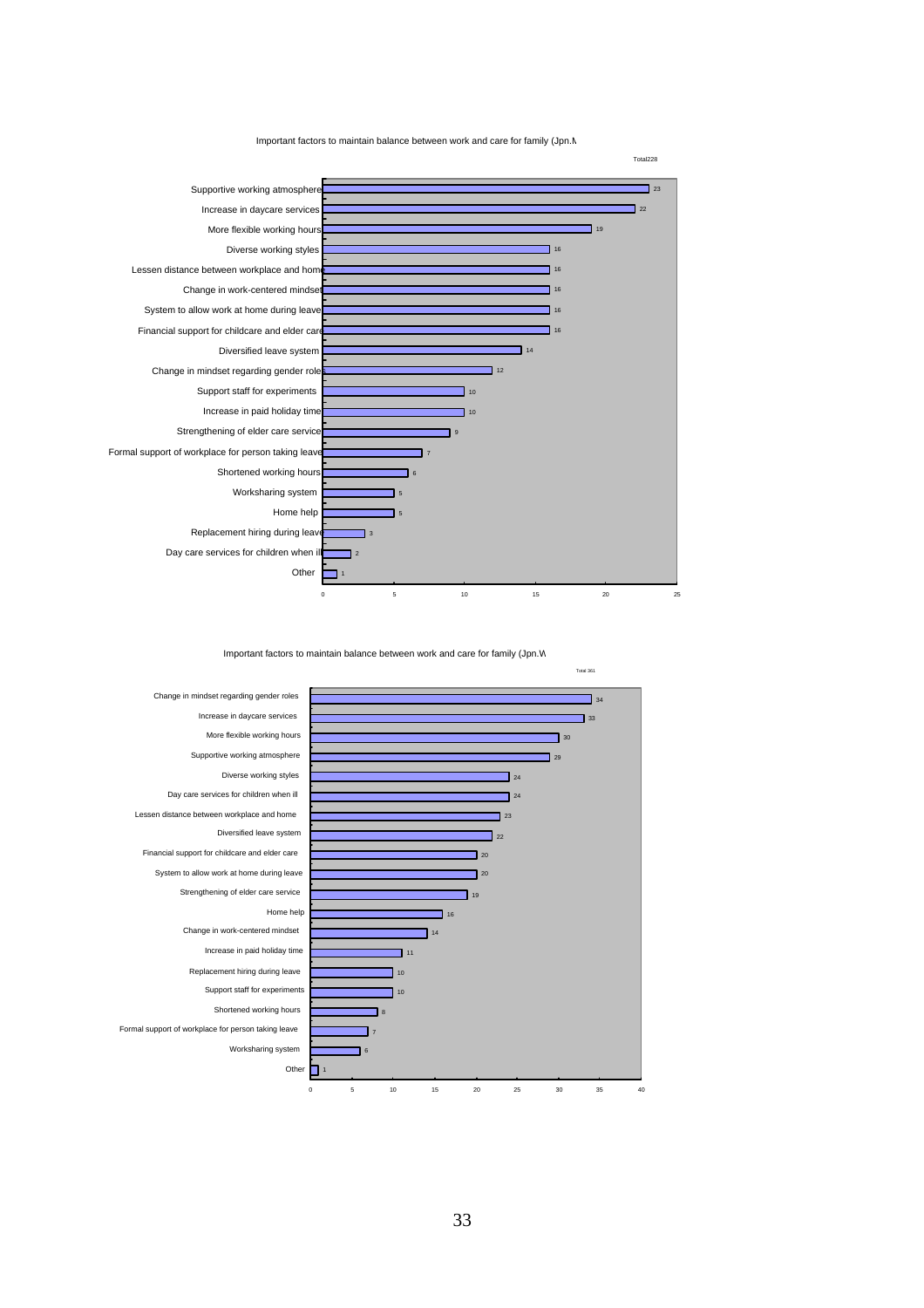

#### Important factors to maintain balance between work and care for family

Important factors to maintain balance between work and care for family (F. Total124

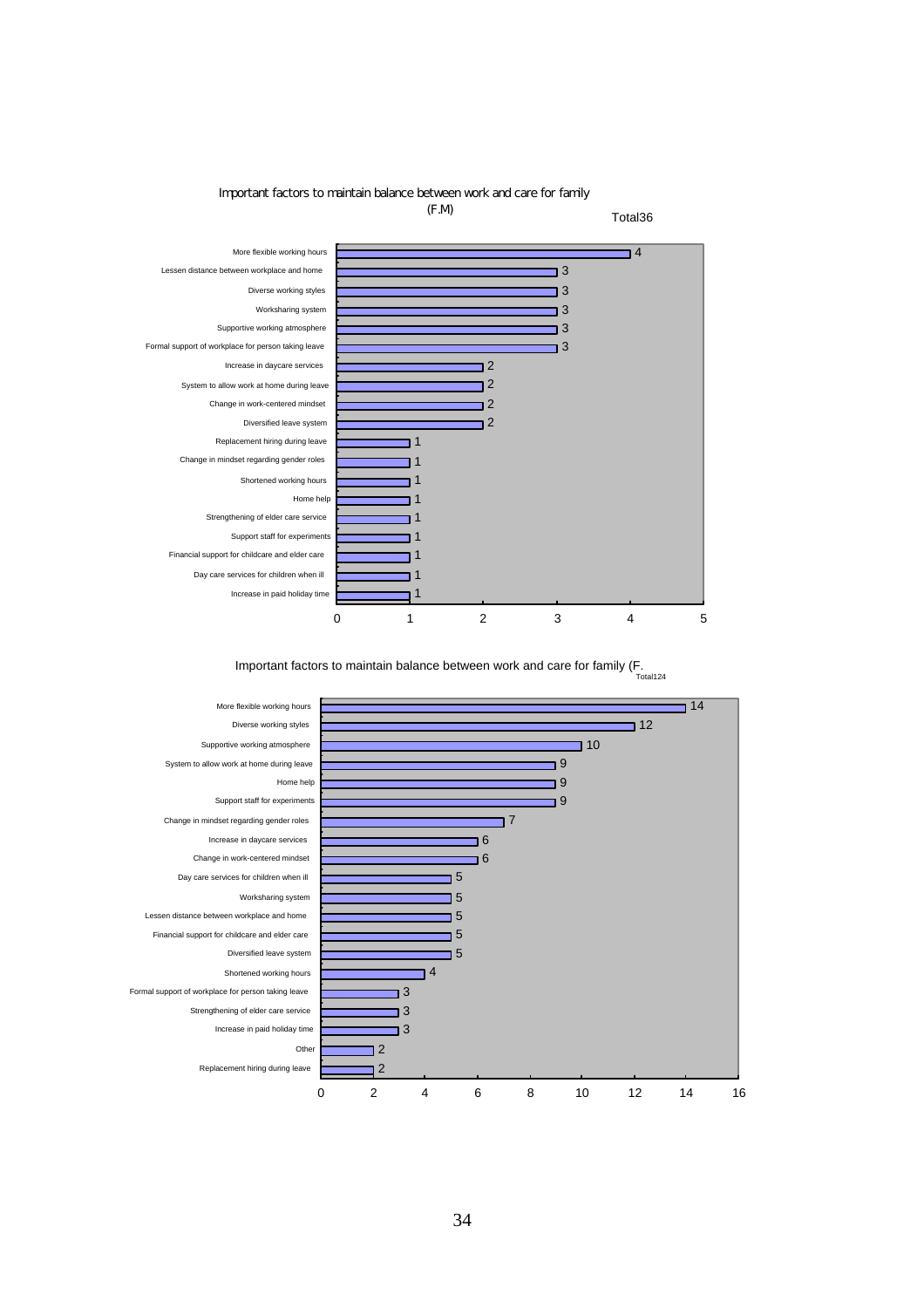## **Q19.1 If you answered 'Other' in item Q19, please specify (less than 250 characters).**

## **Q20 What sort of evaluation should be given to those who take leave to care for children or sick family members?**

Reduce pay for duration of leave, Delay pay rises and promotions for the duration of leave, Delay pay rises and promotions subsequent to leave, Give preferential evaluation to those who take leave, Deal with each case on an individual basis according to the person's ability and track record, Strictly performance-based evaluation, Other, I don't know



Evaluation to those who take leave to care for family members(Jpn.F

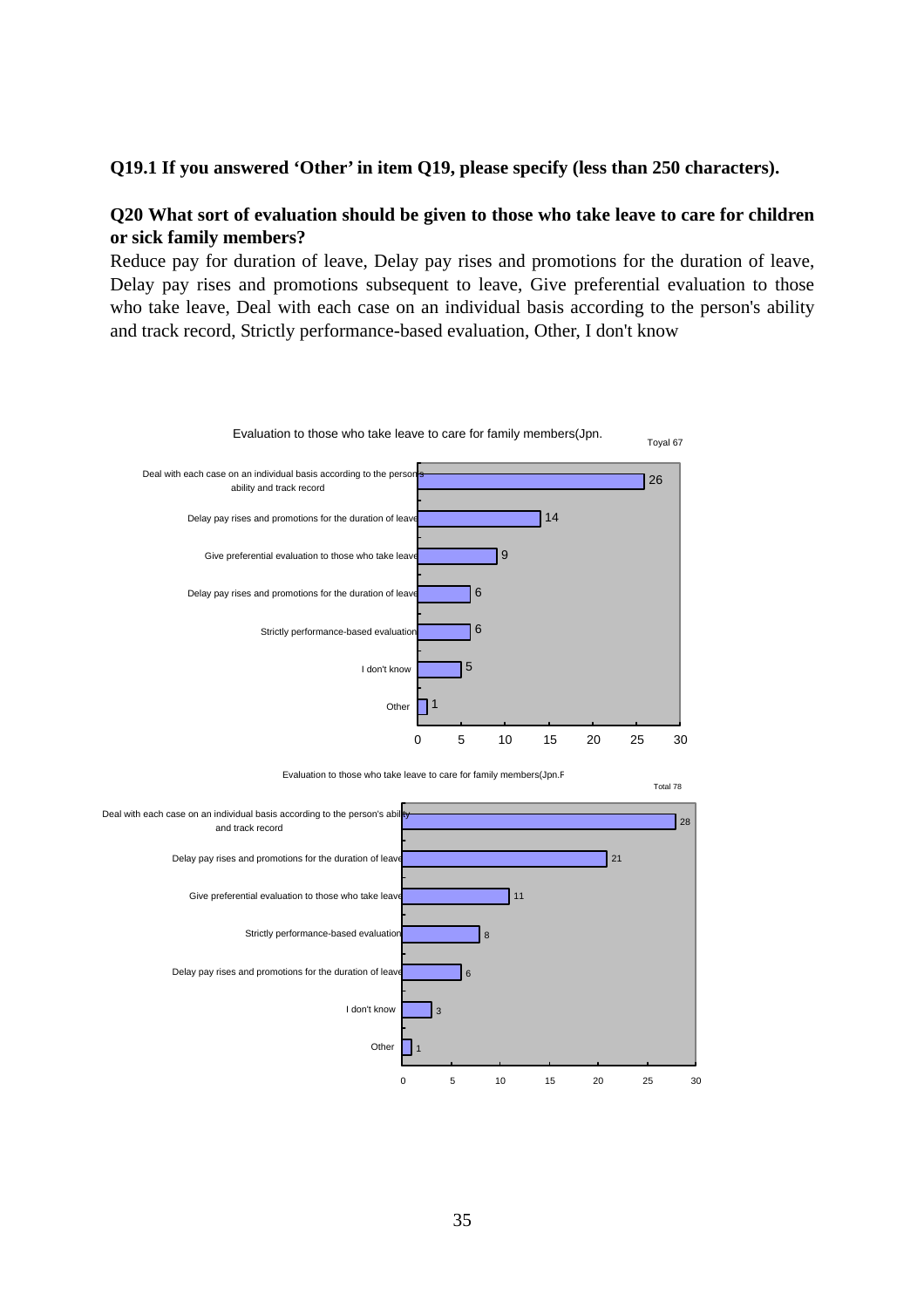



Evaluation to those who take leave to care for family members(F.



**Q20.1 If you answered 'Other' in item Q20, please specify (less than 250 characters).**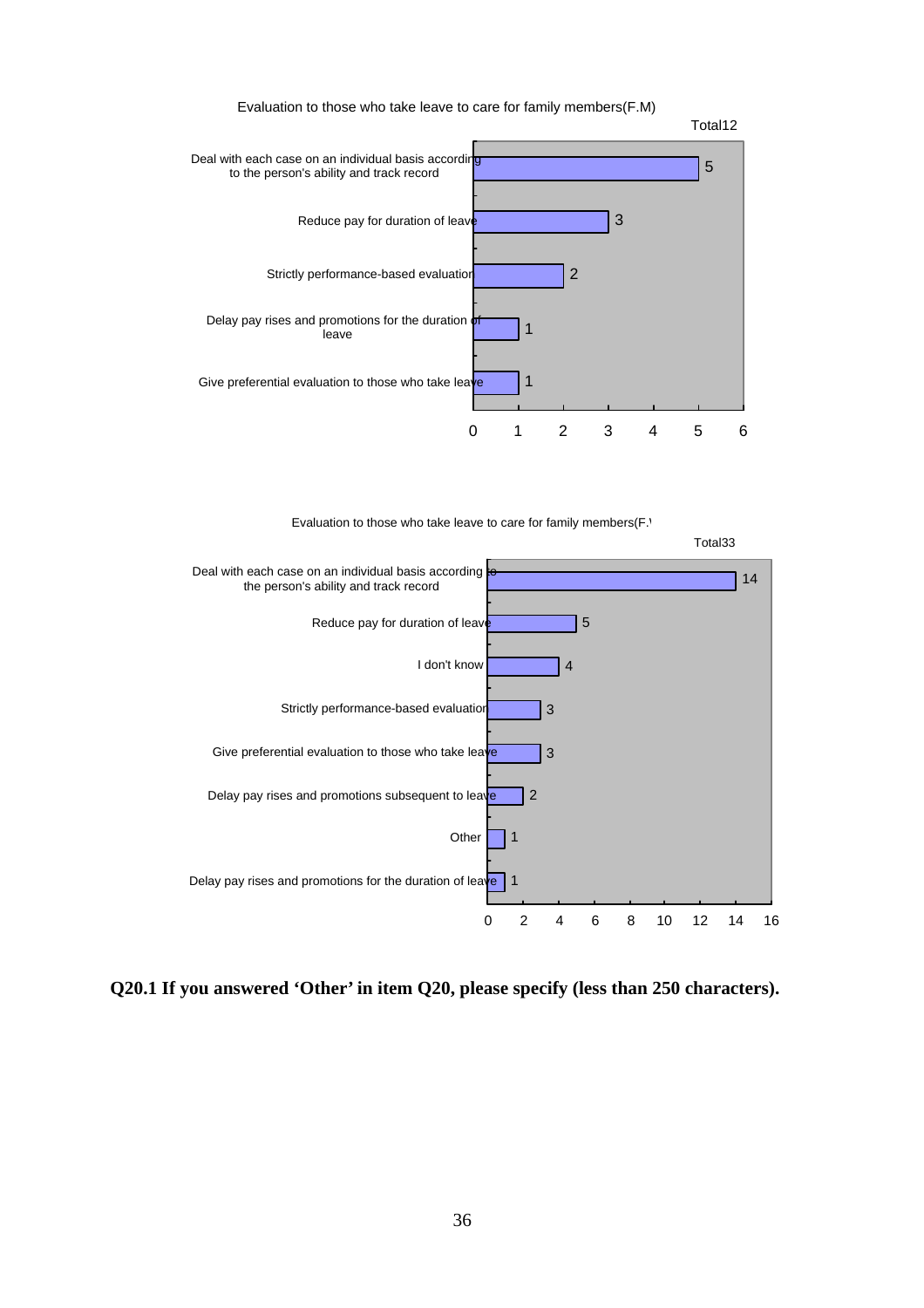## **Q21 What sort of environment and opportunities are necessary to further research and development?**

Time for research and development, Facilities for research and development, Research and development funds, Sponsorship/support for research and development, Further study domestically and abroad, Understanding/cooperation of supervisors, Guidance by advisors, Freedom in research and development, Environment fostering long-term projects, Presence of collaborating researchers, Opportunity to educate students, entry-level employees, etc., Opportunities to present research findings, Evaluation of research achievements, Appropriate evaluation of ability, Expectations of the workplace, Other



Environment and opportunities necessary to further research (Jpn.M)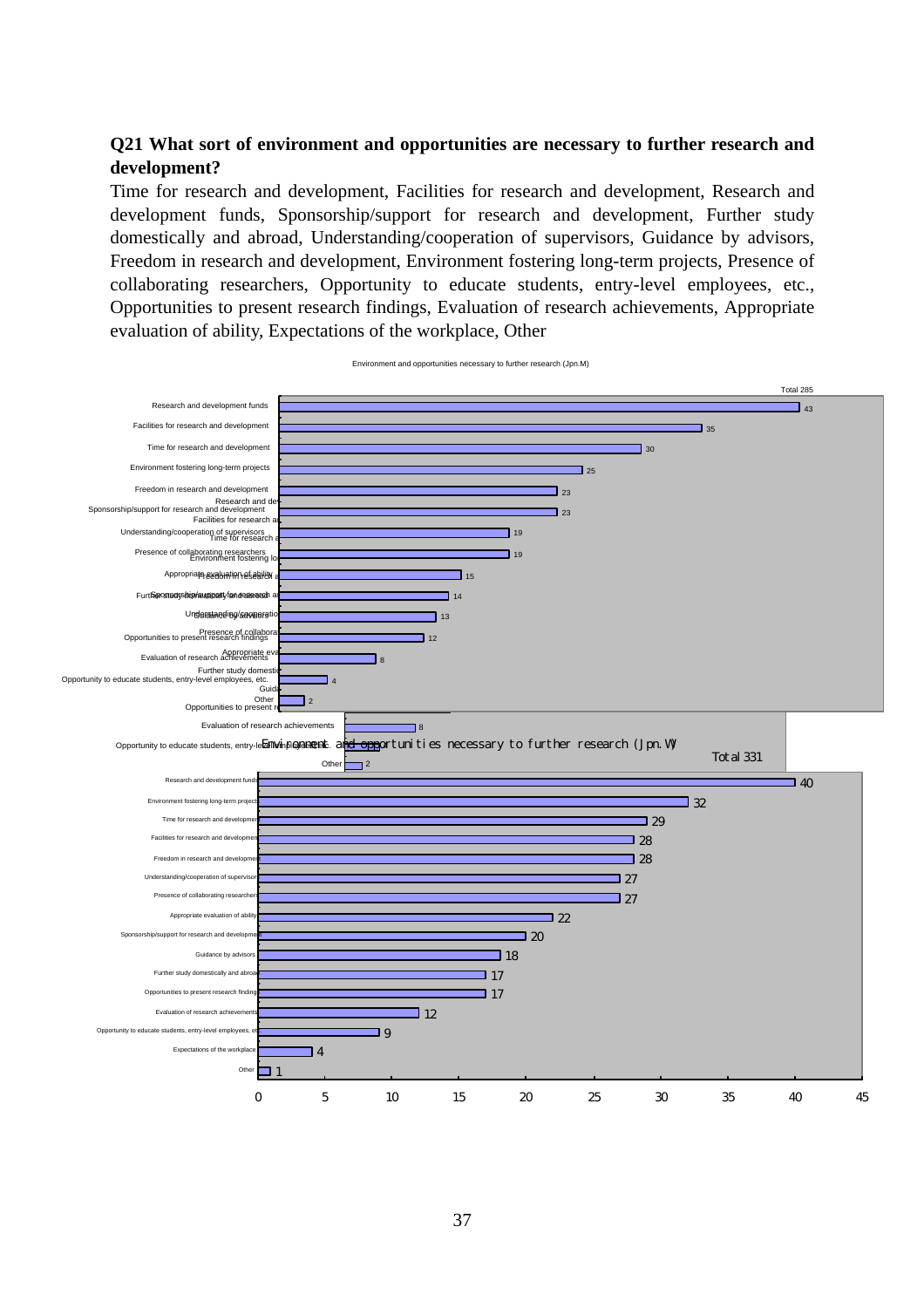Environment and opportunities necessary to further research (F.



Environment and opportunities necessary to further research (F.



**Q21.1 If you answered 'Other' in item Q21, please specify (less than 250 characters).** 

Total39

Total175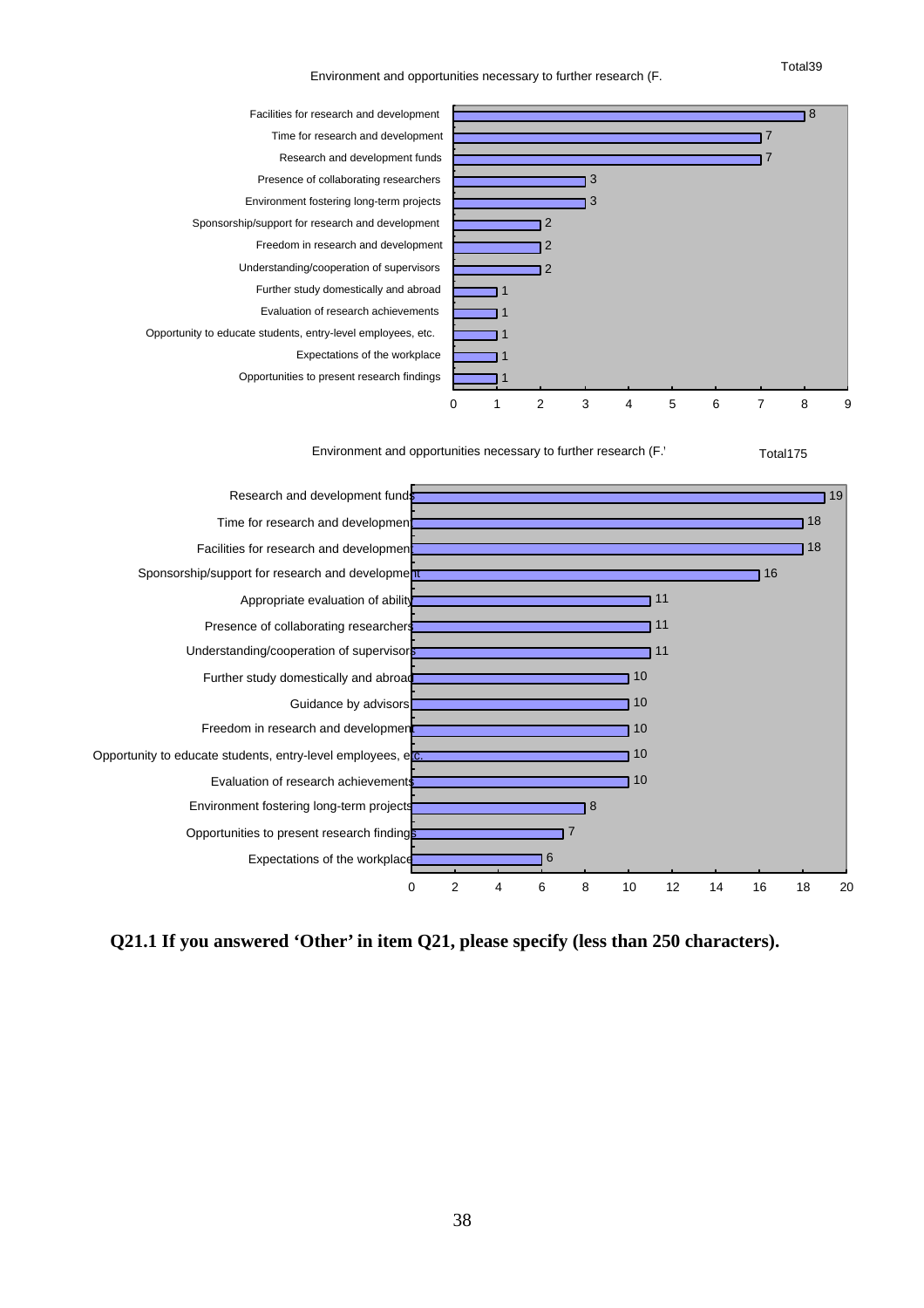## **Q22.1 Approximately what percentage of your organization's technical staff and researchers are women?**

Under 10%, 10-20%, 21-30%, 31-40%, 41-50%, 51-60%, 61-70%, 71-80%, Over 80%



Approximately what percentage of your organizations technical staff and researchers are women? (F.M)



Approximately what percentage of your organizations technical staff and researchers are women? (Jpn.W)



Approximately what percentage of your organizations technical staff and researchers are women? (F.W.)

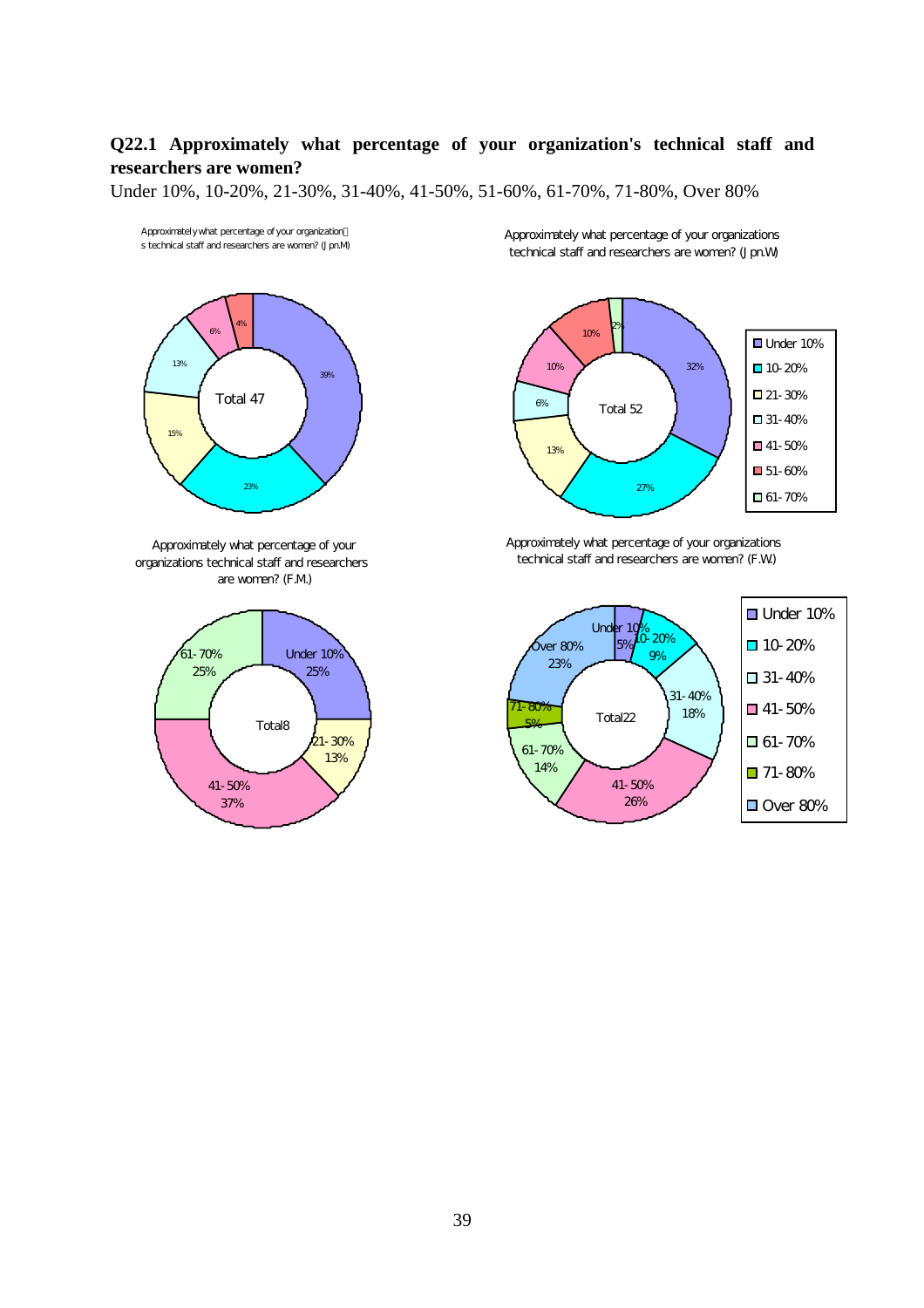**Q22.2 If you answered under 30% in item Q22.1, what do you see as the reason(s) for this low percentage of women staff?** Educational environment, Home environment, Workplace environment, Social gender roles, Social prejudice, Gender-based differences in ability , Gender-based differences in aptitude, Womens' mindset, Mens' mindset, Lifetime employment system, Lack of role models, Difficult to maintain family and career, Women hired less often than men, Difficult to attain managerial positions, Other

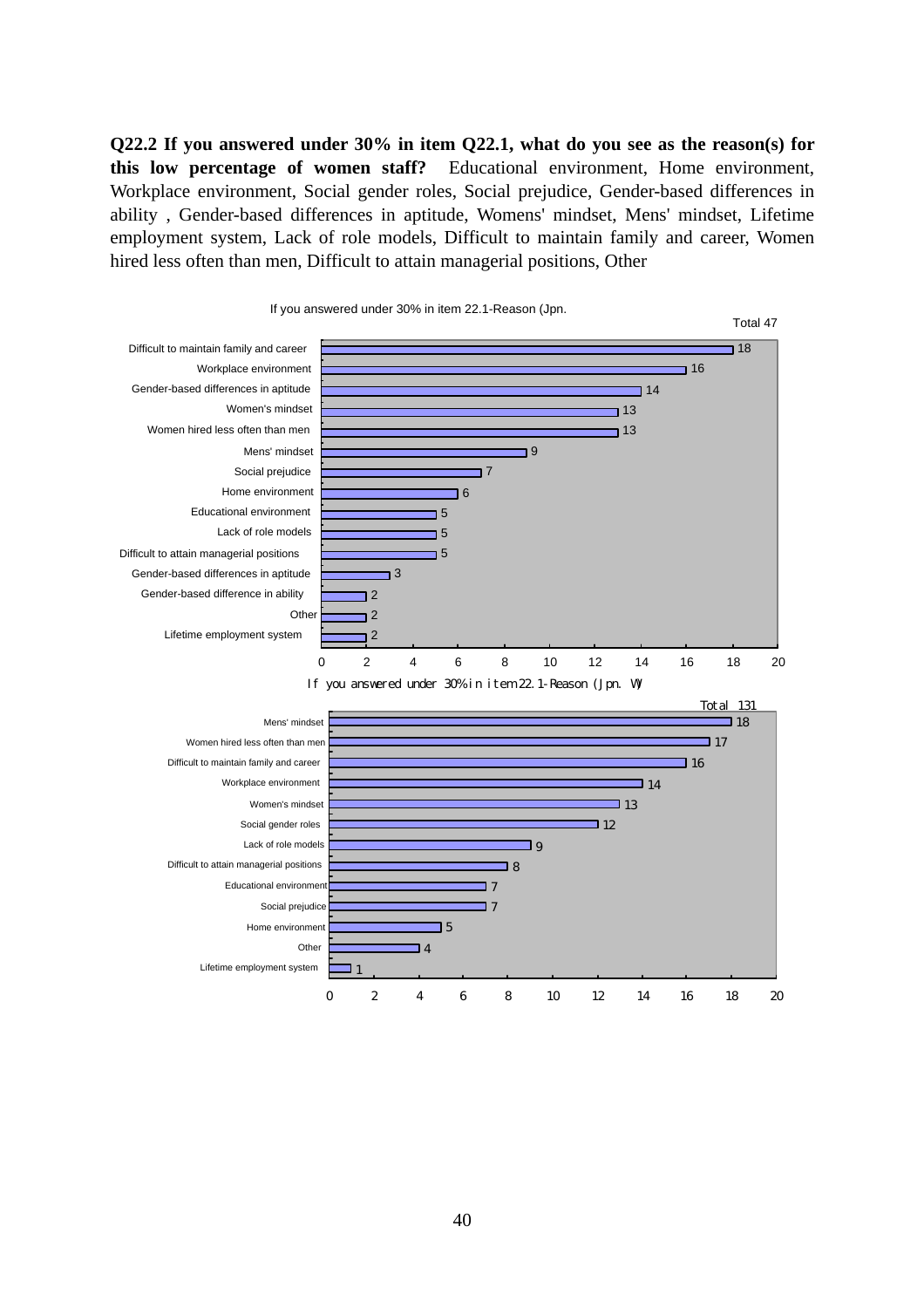

**Q22.3 Is the proportion of women in leadership positions low?** Yes, No



Is the proportion of women in leadership positions low?(F.



Is the proportion of women in leadership positio low?(Jpn.W)





Is the proportion of women in leadership positions low?(F)

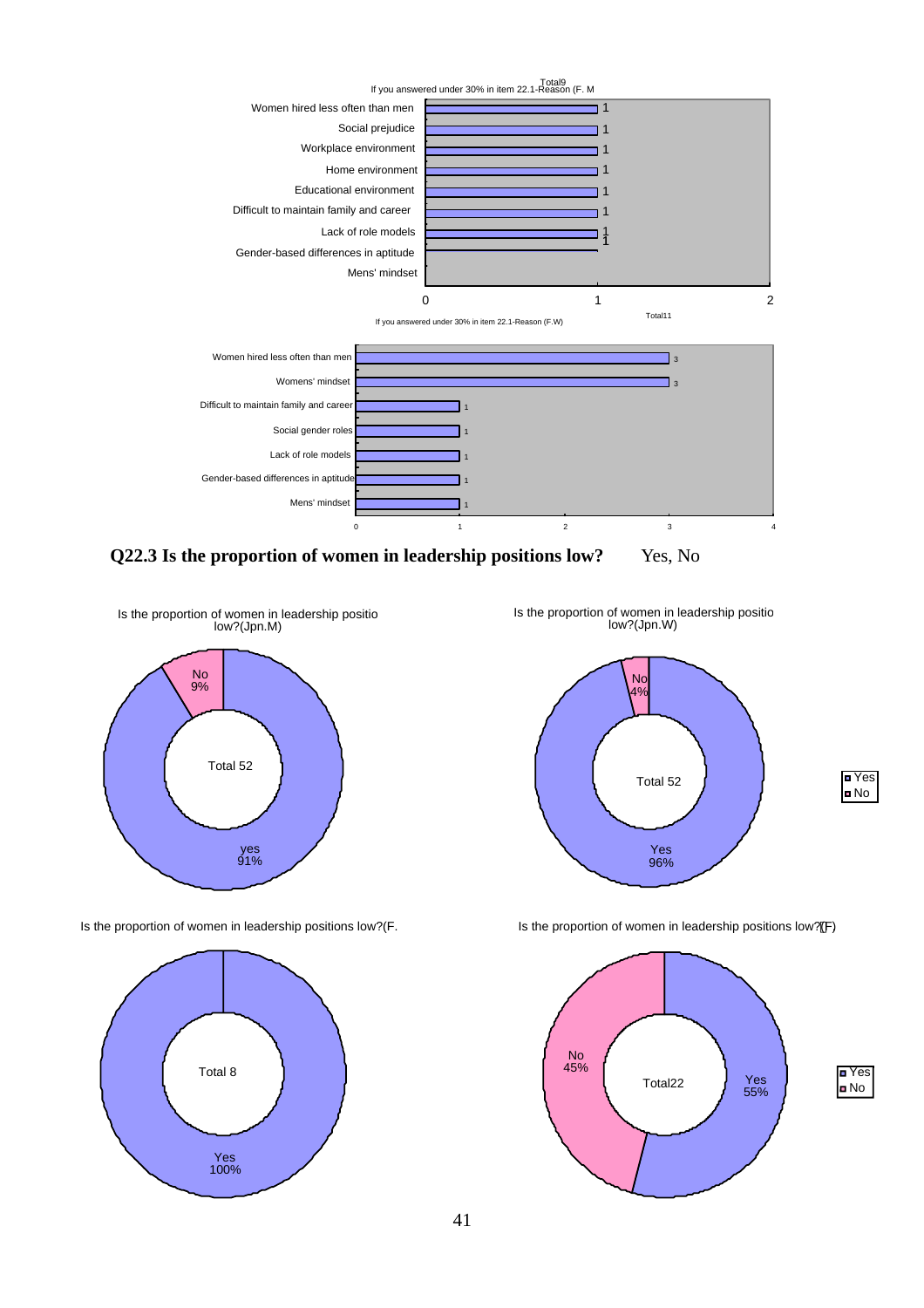## **Q22.4 If you answered yes to item Q22.3, what do you think is the reason(s) for the low proportion of women in leadership positions?**

Evaluators' mindset/tendency to give preference to men, Women have shown inadequate achievements, Difficult to combine family and career, Many women leave work or take leave mid-career, Women are less eager to gain promotion than are men, Gender gap in ability, Gender gap in aptitude, Lack of role models, Workplace environment, Other

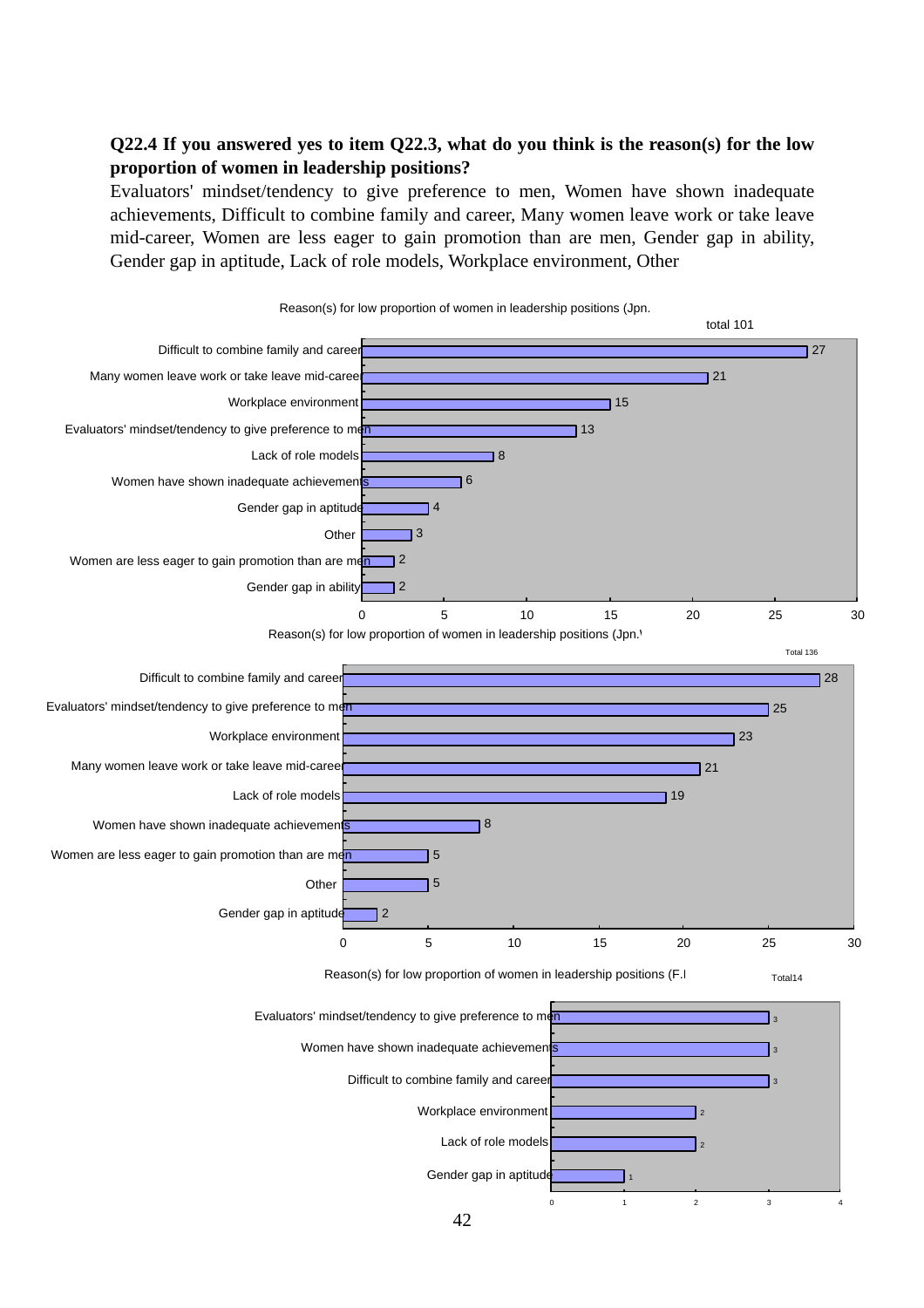## **Q22.5 Do you think there is a gender gap regarding compensation/promotion issues in the science and technology fields?**

Yes, No



Do you think there is a gender gap in compensation in science and technology field? (Jpn. W)



Do you think there is a gender gap in compensation in science and technology field? (F. M)



Do you think there is a gender gap in compensation in science and technology field? (F.W.)

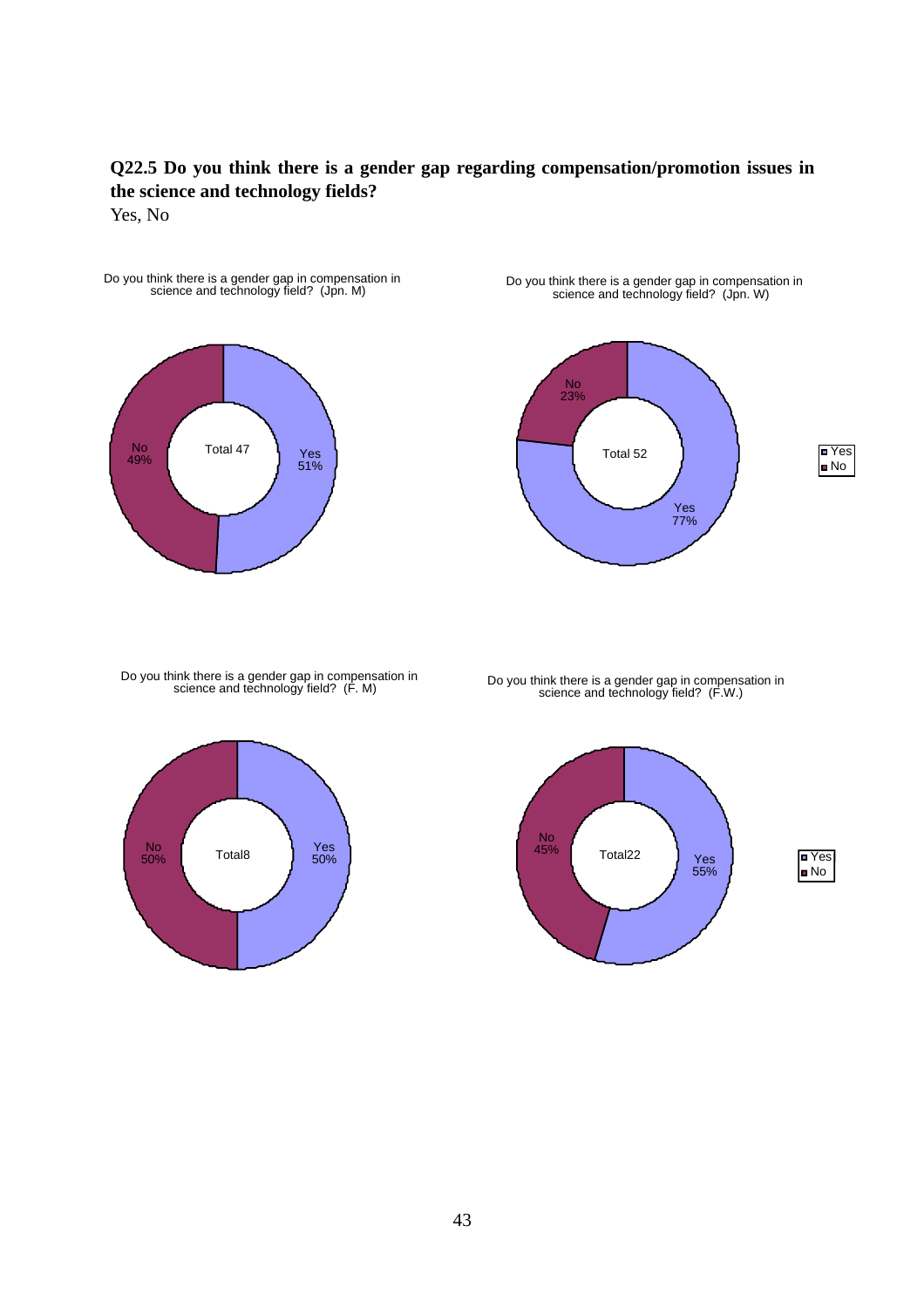**Q22.5.1 If yes, in what area(s):** Hiring, Promotion to managerial positions, Promotions and pay rises, Research and development funds, Lack of sufficient sponsorship/support for research and development, Evaluation of achievements, Opportunities to demonstrate administrative ability, Opportunities for further study/sabattical domestically and abroad, Opportunities for presentation/self-promotion, Training opportunities, Other



Do you think there is a gender gap in compensation in the science and technology field? -Area(s)(Jp

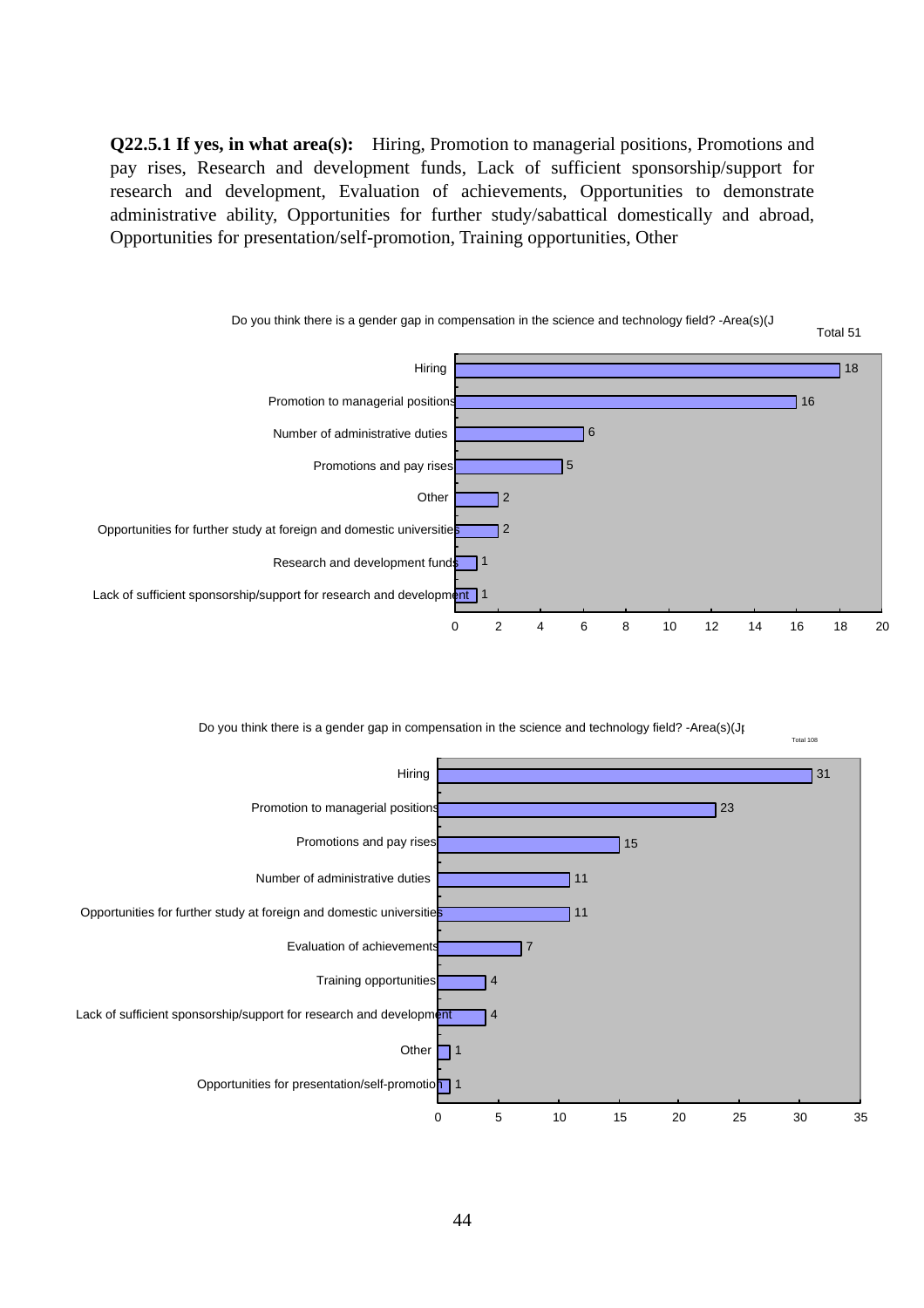

Do you think there is a gender gap in compensation in the science and technology field? -Area(s)(



## **Q23 What do you think is needed in future for women to participate fully in the science and technology fields?**

Improvement of the workplace environment, Establishment of an affirmative action system, Improvement of current evaluation systems, Strengthening of social security/pension systems, Deepen understanding/cooperation of supervisors, Establishment of a time-limited period of affirmative action for women, Abolish job-related age limits, Increase opportunities for women researchers to network, Strengthen womens' mindset toward career development/achieving promotion, Improve mens' attitudues towards womens' participation/promotion in the workplace, Allow for both marriage partners, especially the female spouse, to retain maiden name, Women must maintain a sense of family and career, Men must maintain a sense of family and career, Introduce system of limited-term positions Improve system of limited-term positions, Abolish system of limited-term positions, No particular measures required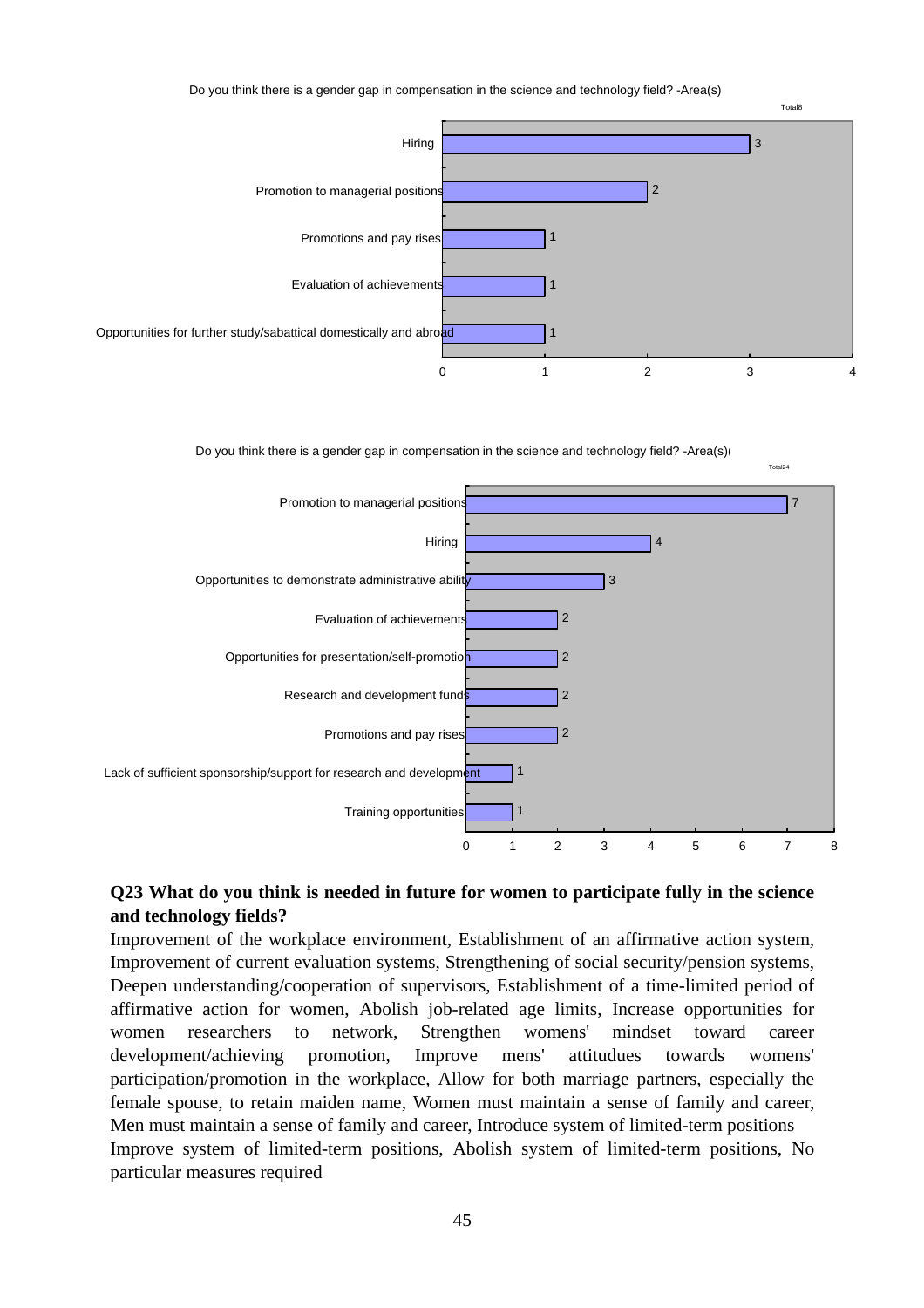

#### What do you think is needed in future for women to participate fully in the science and technology Jpn.W)